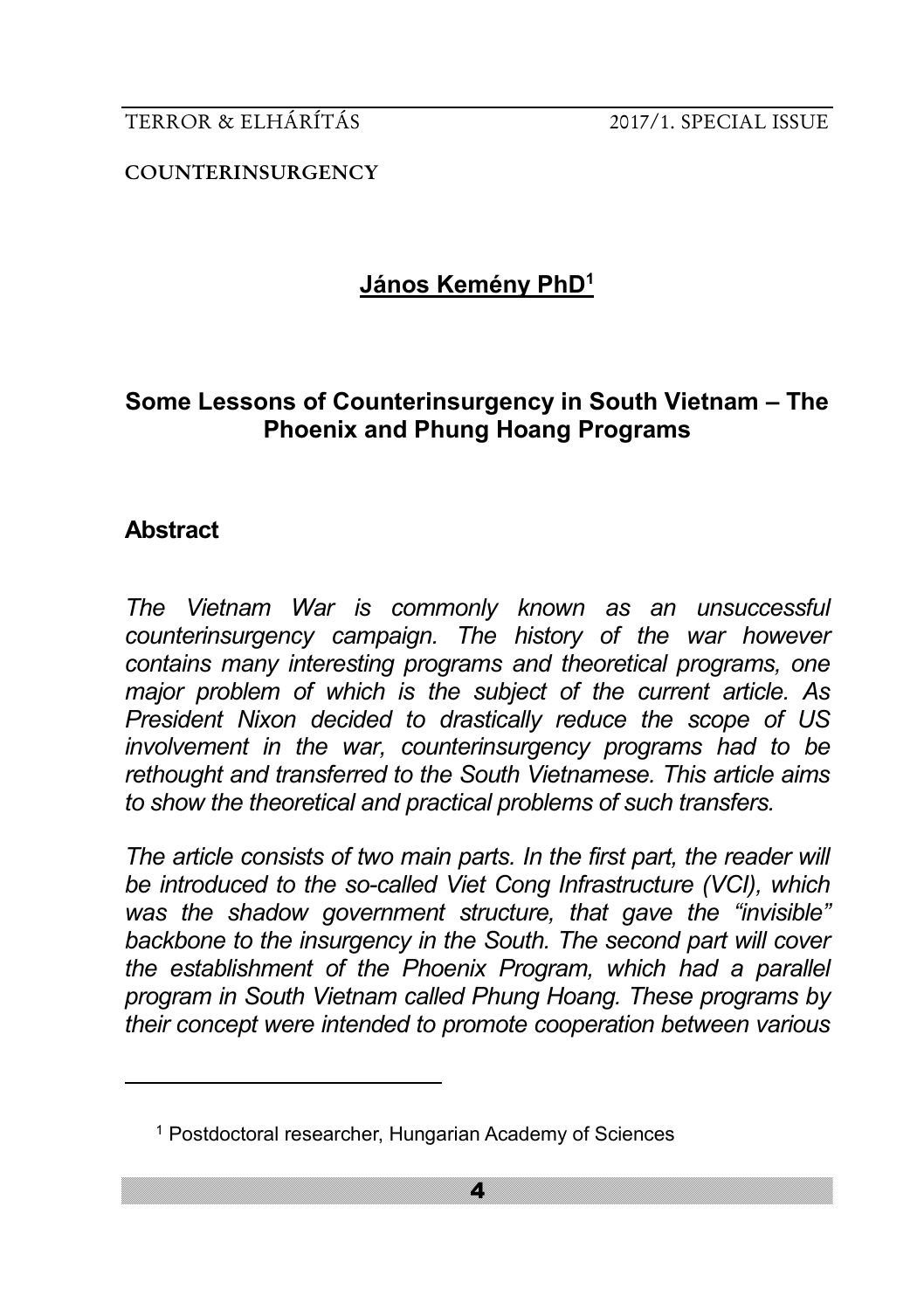#### **COUNTERINSURGENCY**

*agencies, all of them had its role to play in the counterinsurgency*  effort, or as it was called back then, in the pacification. The author will *use the term "pacification" in the article, as this was the term for the functions exercised by the organizations mentioned in this article at the time of the war.* 

*The Phoenix and Phung Hoang programs have important lessons for today's operational environment. It required cooperation between the many agencies of two nations against a determined enemy, which had outside support.* 

*Although other interesting initiatives took also place in the realm of counterinsurgency and counterterrorism during the Vietnam War, the current article will focus on the Phoenix and Phung Hoang programs. The article will try to give a picture about the functions, successes and shortcomings, and the legacy of the Phoenix and Phung Hoang programs.* 

# **Viet Cong Infrastructure**

The National Liberation Front (NLF) or more commonly known as the Viet Cong was in no sense an unorganized bunch of ideologically motivated average citizens. Douglas S. Blaufarb writes about the organization: *"it was not merely an insurgent force, but also a political movement and a government with all the essential arms, often on a reduced scale, but nevertheless remarkably complete. It was in fact fully developed competing*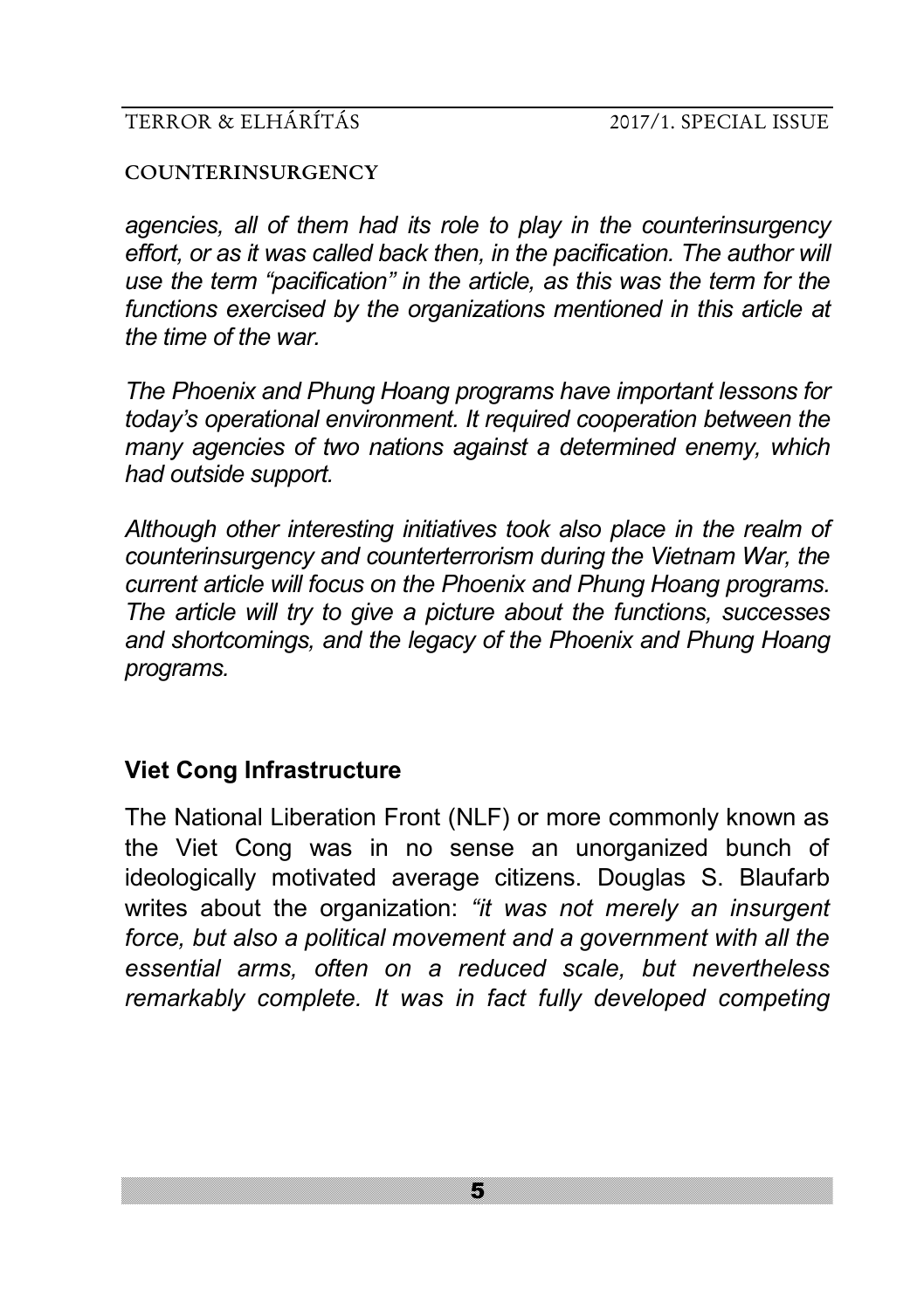#### **COUNTERINSURGENCY**

<u>.</u>

*sovereignty, vying with the GVN* [Government of Vietnam] *for the loyalty and resources of its population."*<sup>2</sup>

An intelligence memorandum of the CIA from 1967 states: *"The Communist insurgency in South Vietnam is basically a triumph of organization. The Communists' efficient, flexible, tightly disciplined and – most important – locally-rooted organization has been carefully built up over a long period of time. Through an intricate network of provincial and district committees, the organization is geld together and is able to maintain the insurgency's essential base at hamlet and village level."*<sup>3</sup> The document goes on to detail, how the success of the insurgency depends on the success of the VCI, and how attacking the VCI would be a great problem for the insurgents.

The Phung Hoang Advisor Handbook defines VCI *"as the political and administrative organization through which the Viet Cong control or seek control over the South Vietnamese people."*<sup>4</sup> The handbook goes on to list the parts of the VCI:

• control structure of the People's Revolutionary Party (PRP), up to the level of the Central Office for South Vietnam (COSVN)

<sup>2</sup> BLAUFARB, Douglas S. (1977): The Counterinsurgency Era: U.S., Doctrine and Performance 1950 to the Present, The Free Press. p. 98.

<sup>&</sup>lt;sup>3</sup> The Intelligence Attack on the Viet Cong Infrastructure, Intelligence Memorandum, 23 May, 1967 p. 1. https://www.cia.gov/library/readingroom/docs/DOC\_0000479126.pdf

<sup>4</sup> Phung Hoang Advisor Handbook, Headquarters United States Military Assistance Command Vietnam, 1970. p. 2 http://cgsc.contentdm.oclc.org/utils/getdownloaditem/collection/p4013coll9/id/28 7/filename/288.pdf/mapsto/pdf/type/singleitem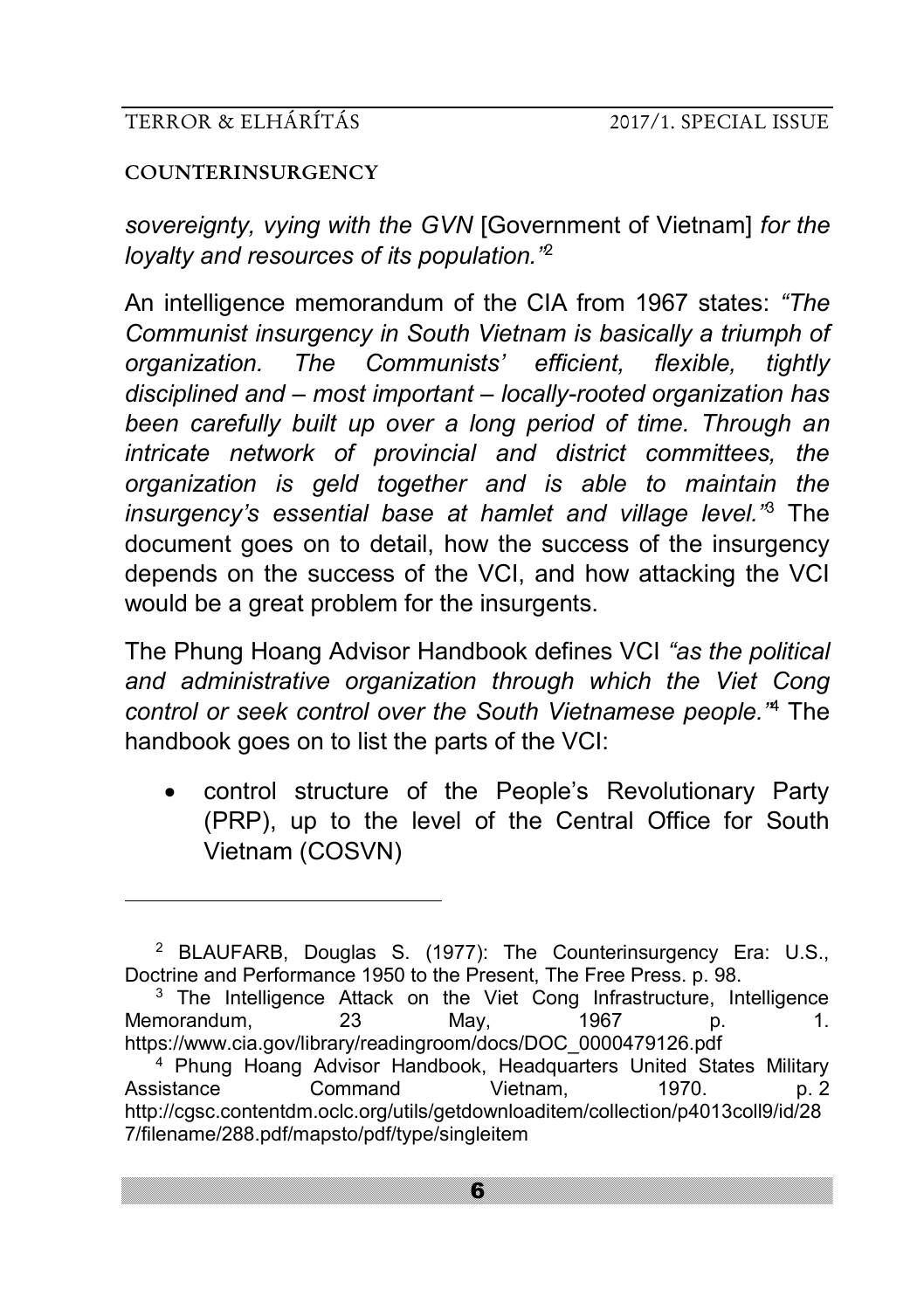#### **COUNTERINSURGENCY**

-

• administrative apparatus of other front organizations such as the Provisional Revolutionary Government (PRG) with its subordinate organization and the National Front for the Liberation of South Vietnam

In plain and simple words, the Handbook notes: *"The VCI is the communist shadow government which provides money, recruits, supplies, intelligence and support to VC military units."*<sup>5</sup> Its final objective is to become a viable alternative to the administrative apparatus of the South Vietnamese Government.

The hierarchy between the party and the NLF was also clear cut: the party committees controlled the NLF committees, as the party committees chose NLF leaders. The NLF was a convenient front for the Northern leadership to mask their leadership, according to Mark Moyar.<sup>6</sup>

The VCI had many important roles in supporting the guerrilla units and later the main force units and also had important tasks of its own. The most important functions, which the VCI carried out, were:

intimidation or removal of government workers, security officials and government supporters (including assassinations if deemed necessary);

<sup>&</sup>lt;sup>5</sup> Phung Hoang Advisor Handbook, Headquarters United States Military Assistance Command Vietnam, 1970. p. 2.

<sup>6</sup> MOYAR, Mark (2007): Phoenix and the Birds of Prey: Counterinsurgency and Counterterrorism in Vietnam. Bison Books. p. 13.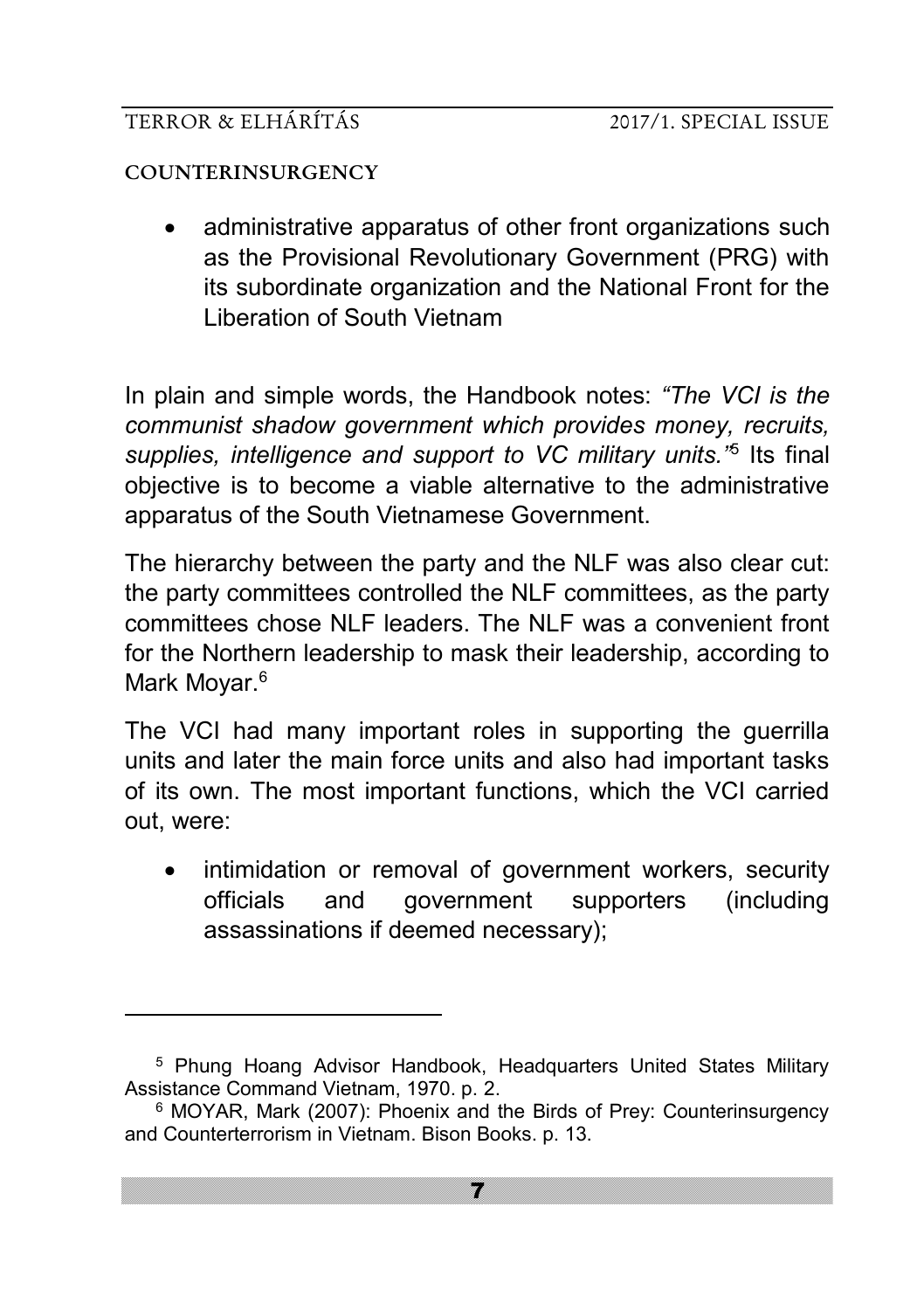#### **COUNTERINSURGENCY**

- organizing the population under VC control (recruiting villagers into mass organizations, which was a potential first step for later recruitment into the armed roles):
- taxation of the population (food and money, both of which served the war effort directly);
- logistics (transportation of food, weapons and ammunition);
- intelligence and counterintelligence.<sup>7</sup>

The VCI cadre could be put into two main categories: legal and illegal cadres. The legal cadres resided in government held territories legally, as they hid their connections with the NLF. Legal cadres performed many important tasks, including spying on other locals, government officials etc. Illegal cadres were the ones actively and openly working for the NLF.<sup>8</sup>

There are no exact numbers about how many communist cadres made up the VCI. According to Mark Moyar, the most accurate estimate for the year of 1967 came from the CIA, and they were only able to put the number somewhere between 80 000 and 150 000.<sup>9</sup> (The assessment for the VCI does not include main force units or guerrilla units, this estimate shows how many cadres were estimated to work in the shadow government apparatus.)

Stuart A. Herrington, a former Phoenix adviser described the situation in one of the contested villages, Hiep Hoa, where he worked, tellingly: *"by night, disciplined Communist political* 

<sup>7</sup> MOYAR, Mark: op. cit. 14-16.

<sup>8</sup> MOYAR, Mark: op. cit. 16-17.

<sup>9</sup> MOYAR, Mark: op. cit. 11.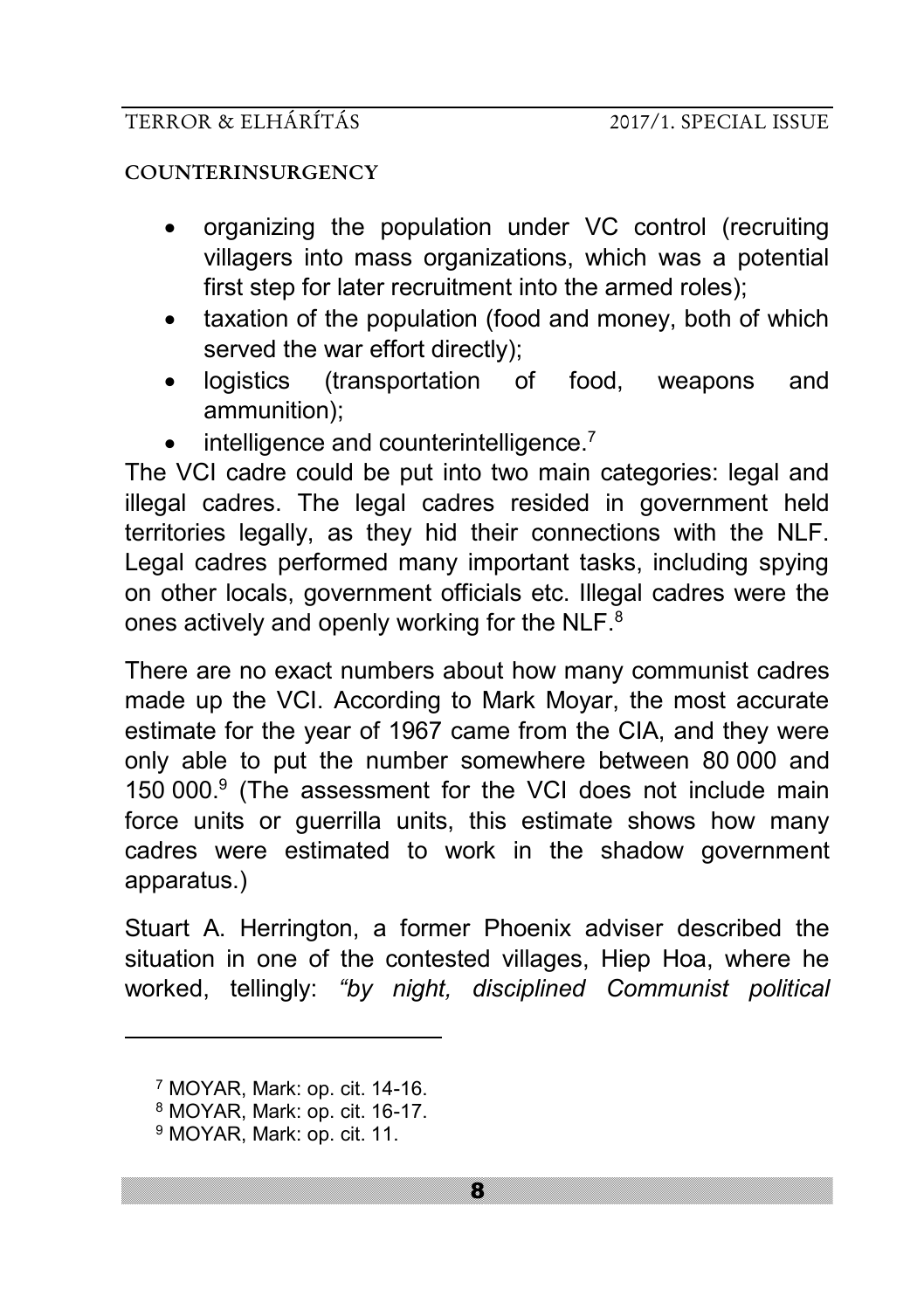#### **COUNTERINSURGENCY**

*officers explained over and over to the villagers the realities of their "plight", while during the day, government civil servants laid down barrages of anti-Communist exhortations. […] both sides equally demanded the loyalty of the peasants."*<sup>10</sup> Herrington goes on to argue, that in the contested villages the locals had little choice other than to play to both sides, until they saw someone getting the upper hand, in which case they truly pledged support for the winning side.<sup>11</sup> By remaining active and engaging the population in villages and hamlets nominally under the control of the Saigon regime, the VCI was conducting vital activities for the insurgent side. It was a concentrated effort to undermine the legitimacy of the Saigon government.

It is also important to note, that members of the VCI were not considered by South Vietnamese to be members of the enemy military force, so they weren't eligible for prisoner of war status.<sup>12</sup>

# **Cooperation among US agencies and with the South Vietnamese**

With the deployment of US ground forces, intelligence requirements changed, as the military was focused on the big unit

<sup>10</sup> HERRINGTON, Stuart A (2004).: Stalking the Viet Cong: Inside Operation Phoenix: A Personal Account. Presidio Press. p. 50.

<sup>11</sup> Herrington, Stuart A.: op. cit. pp. 50-51.

<sup>12</sup> HOANG, Ngoc Lung (1984): Intelligence, U. S. Army Center for Military History. p. 88.

http://cgsc.contentdm.oclc.org/utils/getdownloaditem/collection/p4013coll11/i d/805/filename/806.pdf/mapsto/pdf/type/compoundobject/cpdtype/monograph/s how/805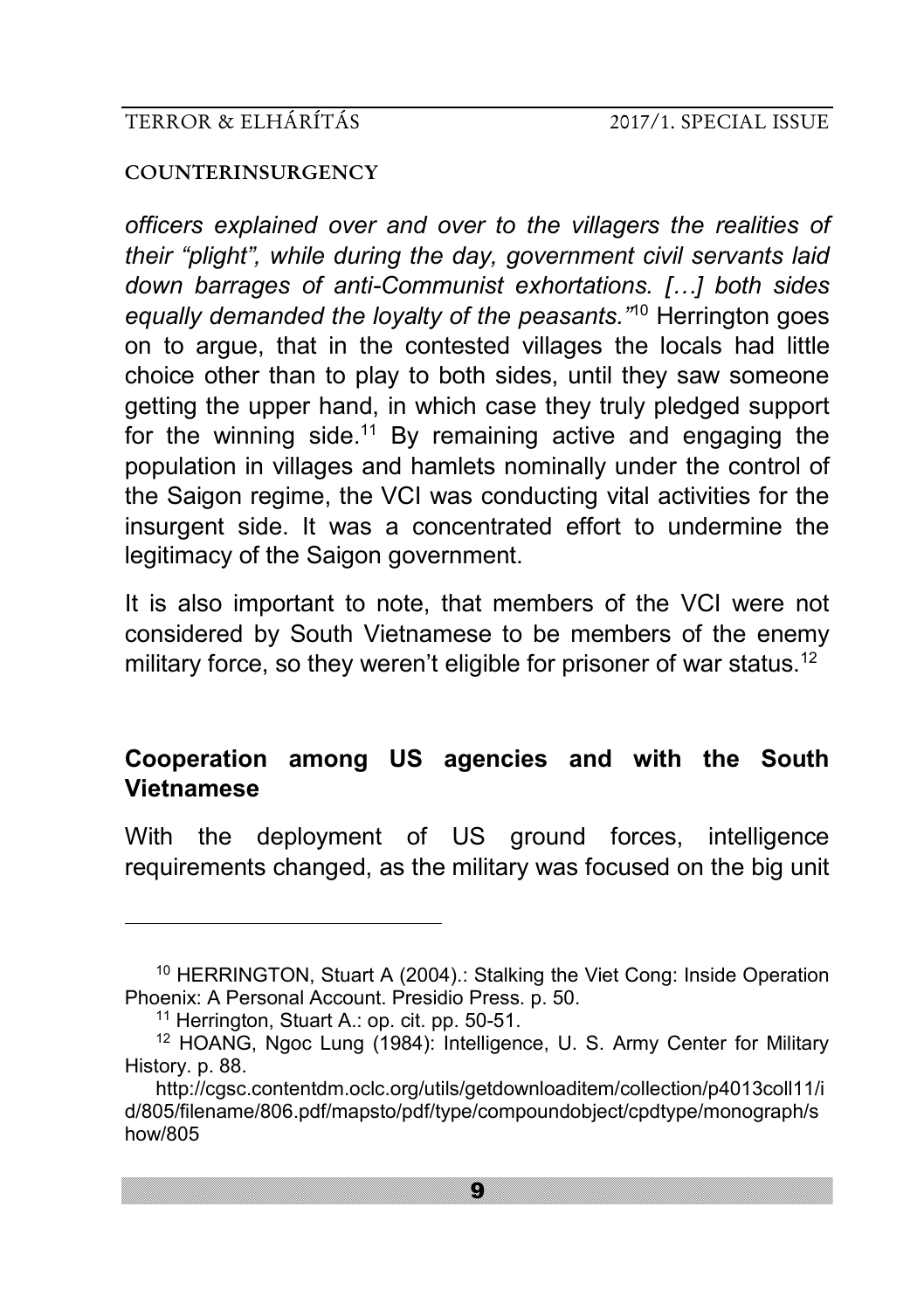#### **COUNTERINSURGENCY**

war. The fight against the so called main force units required tactical intelligence, which meant that the formulation of intelligence requirements focused on the order of battle, the exact dislocation, weaponry, manpower of enemy units etc. and collection of data about the supporting infrastructure was deemed low priority.

Cooperation between the two allies, the US and South Vietnam, was on many vital topics suboptimal, and all sides shared some of the blame. In the intelligence field, on the US side, there was an intensive competition between the military and civilian intelligence agencies. On the Vietnamese side, there were a lot of agencies competing with each other.

At the beginning, the main problem was of course the status of forces, and the prohibition at tactical level of sharing intelligence information, but these were solved by agreements, the most important of which was the agreement between the commander of MACV and the South Vietnamese Chief of the Joint Chiefs of Staff on 27 September 1965.<sup>13</sup>

An important factor was, that due to legal problems, the South Vietnamese side handled all prisoner and defectors in operations, which meant, in this very important HUMINT aspect, the US side totally depended on the South Vietnamese partner.<sup>14</sup> (Of course on the technological front, for example, the roles were reversed.)

There was also a question of priorities. For the US agencies, especially for the military, the first and most vital task was to

<sup>13</sup> HOANG, Ngoc Lung: op. cit. p. 80. <sup>14</sup> HOANG, Ngoc Lung: op. cit. p. 81.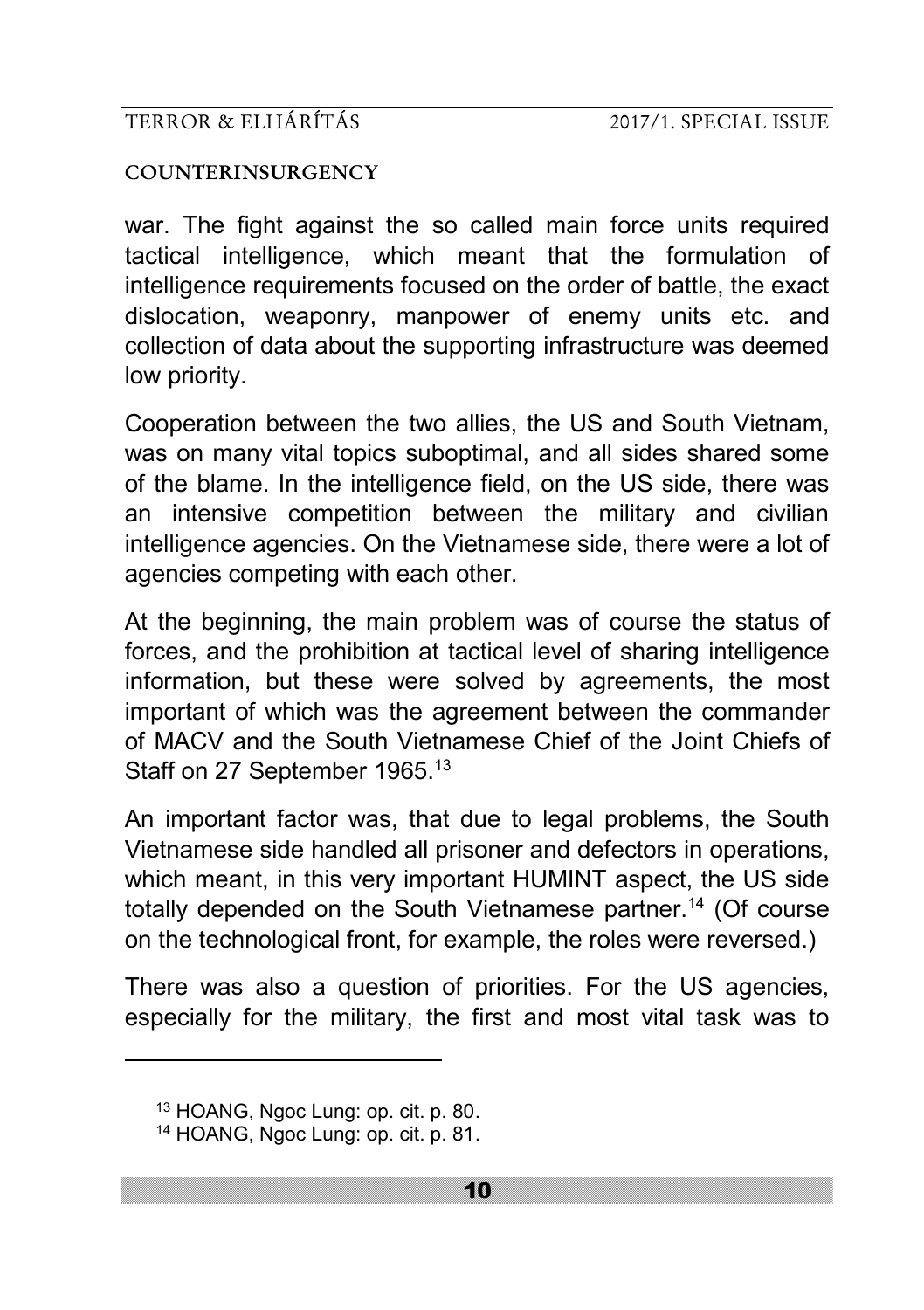#### **COUNTERINSURGENCY**

defeat the organized units of the enemy operation in South Vietnam. The counterinsurgency campaign however, was neglected for quite a long time, and was also belittled by many commanding officers in the US armed forces, considered of secondary importance, and was also ironically called sometimes, the "other war".

Until 1966 the lowest level for intelligence coordination in pacification matters was at the provincial level, which was too high to quarantee an effective effort against the VCI.<sup>15</sup>

Cooperation among South Vietnamese Army, the ARVN and police forces was also complicated. For example, prisoners taken by South Vietnamese police forces in the III. Corps were often taken over by the military for interrogation, but the military refused to share the information acquired through the interrogation. A further great inhibiting factor for building effective intelligence information gathering organizations was the widespread corruption in the country, which served as a disincentive for local elites, as such information gathering organizations would be able to uncover the corruption and the people profiting from it.<sup>16</sup>

<sup>15</sup> AHERN, Thomas L. Jr. (2001): CIA and Rural Pacification in South Vietnam, Center for the Study of Intelligence. pp. 285-286. http://nsarchive2.gwu.edu/NSAEBB/NSAEBB284/3-CIA\_AND\_RURAL PACIFICATION.pdf

<sup>16</sup> AHERN, Thomas L. op. cit. p. 293.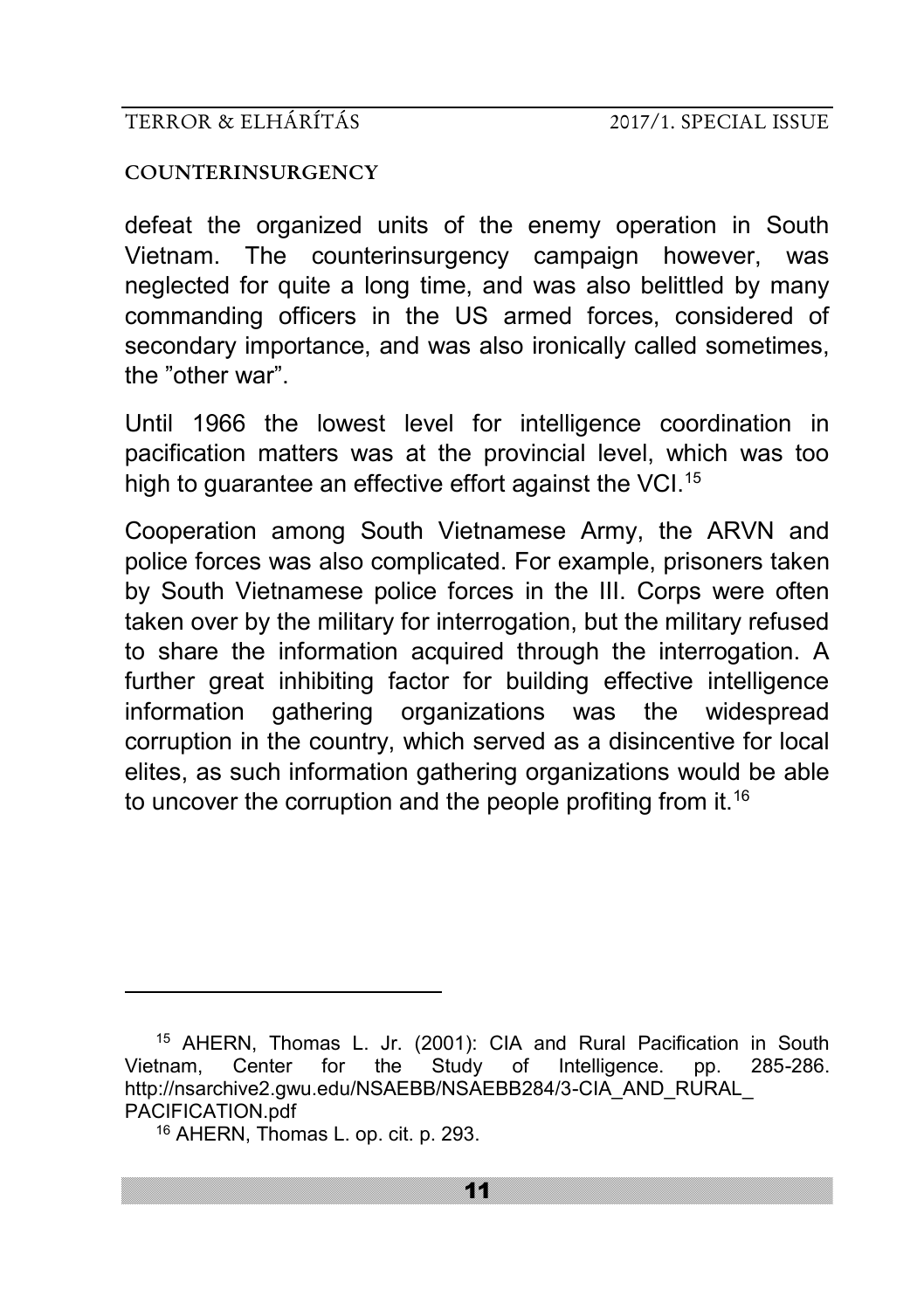#### **COUNTERINSURGENCY**

# **The Prelude to the Phoenix and the Phung Hoang Programs**

The first step in the process of creating a coordination mechanism for pacification was the establishment of the District Intelligence and Operations Coordination Centers (DIOCC). The DIOCC system grew out of a provincial level initiative, which aimed to unify the intelligence efforts of the CIA, the Military Assistance Command-Vietnam (MACV) advisors, Marine advisors and those of the South Vietnamese. The immediate improvements, which the DIOCC brought along in the pacification efforts motivated higher echelons to replicate the concept in other parts of South Vietnam. The DIOCC format had also a unique feature: it had at its disposal a Provincial Reconnaissance Unit (PRU), which worked as an action arm, for the DIOCC.<sup>17</sup>

The PRU was an earlier CIA initiative. It was originally called Counter Terrorism Teams, and the idea was to copy enemy tactics and use them against the structure of the VCI. The PRUs were under CIA command, which was a necessary change over the original concept.<sup>18</sup> The Counter Terrorism Teams were originally under the direction of the province chiefs. Although the units were highly qualified, the results were uneven, as the provincial leadership tended to misuse the teams, on many occasions. Where the units were employed as intended, they targeted, and usually killed VCI cadre successfully. The program grew fast and it was difficult to manage, and also, in the US it had a negative effect in the media. So, the program was renamed,

<sup>17</sup> AHERN, Thomas L. Jr.: op. cit. pp. 286-287.

<sup>18</sup> MOYAR, Mark: op. cit. p. 38.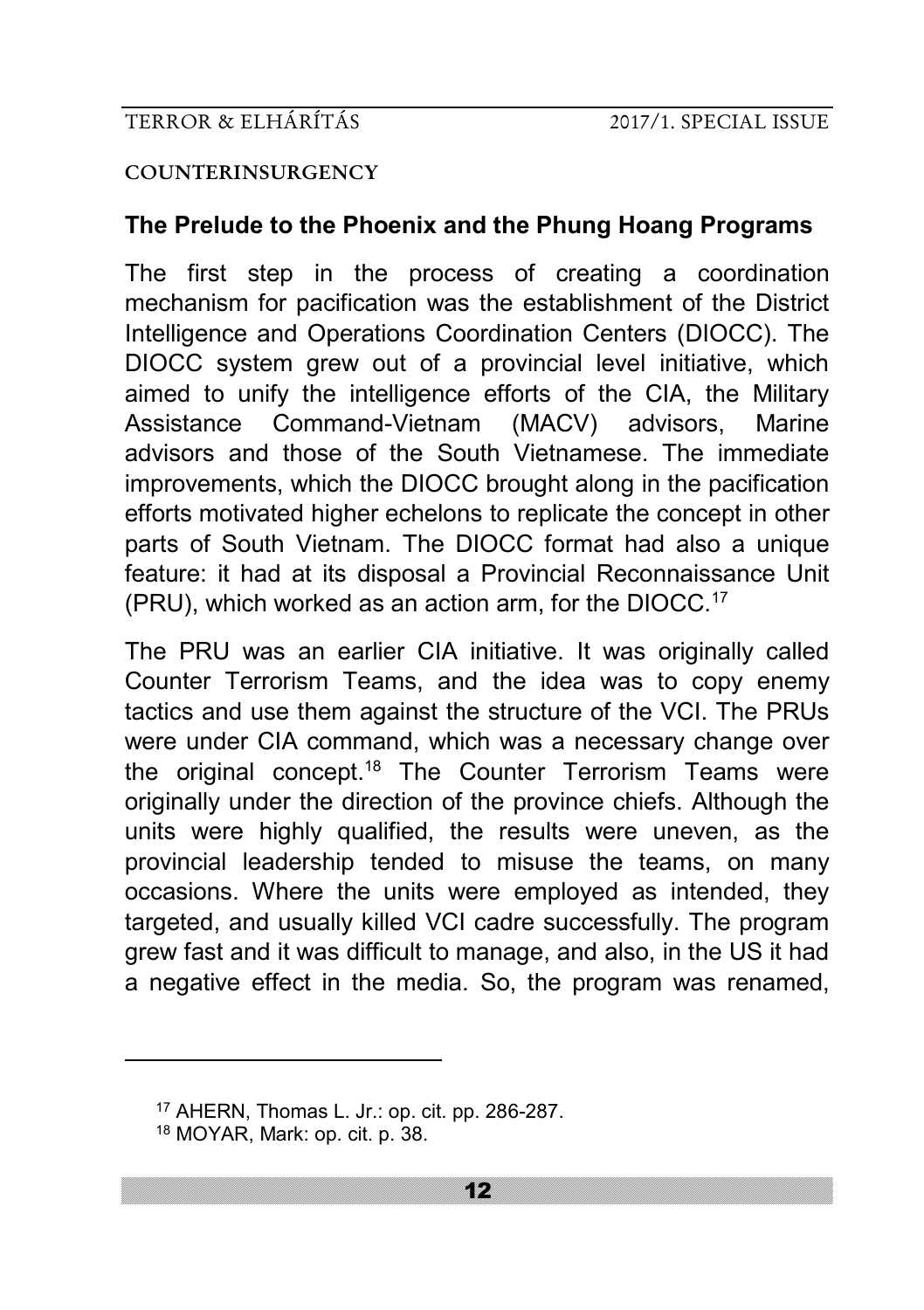#### **COUNTERINSURGENCY**

and transformed into slimmer format.<sup>19</sup> Later however, the PRU structure was transferred into the ARVN, against the intentions of the CIA, as the CIA leadership wanted the PRUs to be integrated into the South Vietnamese police force. The integration was deemed a necessary step, as the activities of the PRUs became public, sometimes in negative connotations and the CIA wanted to deflect the fact of its sponsorship and command of the PRUs.<sup>20</sup>

Shortly after the DIOCC reorganization, the CIA station promoted a new organizational effort, called VC infrastructure collection and exploitation (ICEX), which would reach down to the district level. The ICEX initiative was an effort by the CIA to get a deeper role in the intelligence operations of the pacification effort, but was intended to be operated with MACV. The program was approved by MACV in June 1967.<sup>21</sup>

In December 1967 the South Vietnamese side undertook the integration of its efforts against VCI, calling it Phung Hoang, after a mythical bird. The US side chose to mimic the Vietnamese by renaming ICEX into Phoenix, after a mythical bird from Greek mythology. The two programs differed, as in the Vietnamese one the military had the leading role, while in the US program the police was the leading force. This discrepancy was eliminated when the two programs were integrated in 1968.<sup>22</sup> The South Vietnamese Presidential Decree 208a-TT/SL (1 July, 1968) established the Phung Hoang program, designating the South Vietnamese Minister of the Interior as the Chairman of the

<sup>19</sup> BLAUFARB, Douglas S.: op. cit. p. 211.

<sup>20</sup> AHERN, Thomas L. Jr.: op. cit. p. 300.

<sup>21</sup> AHERN, Thomas L. Jr.: op. cit. pp. 287-288.

<sup>22</sup> AHERN, Thomas L. Jr.: op. cit. p. 289.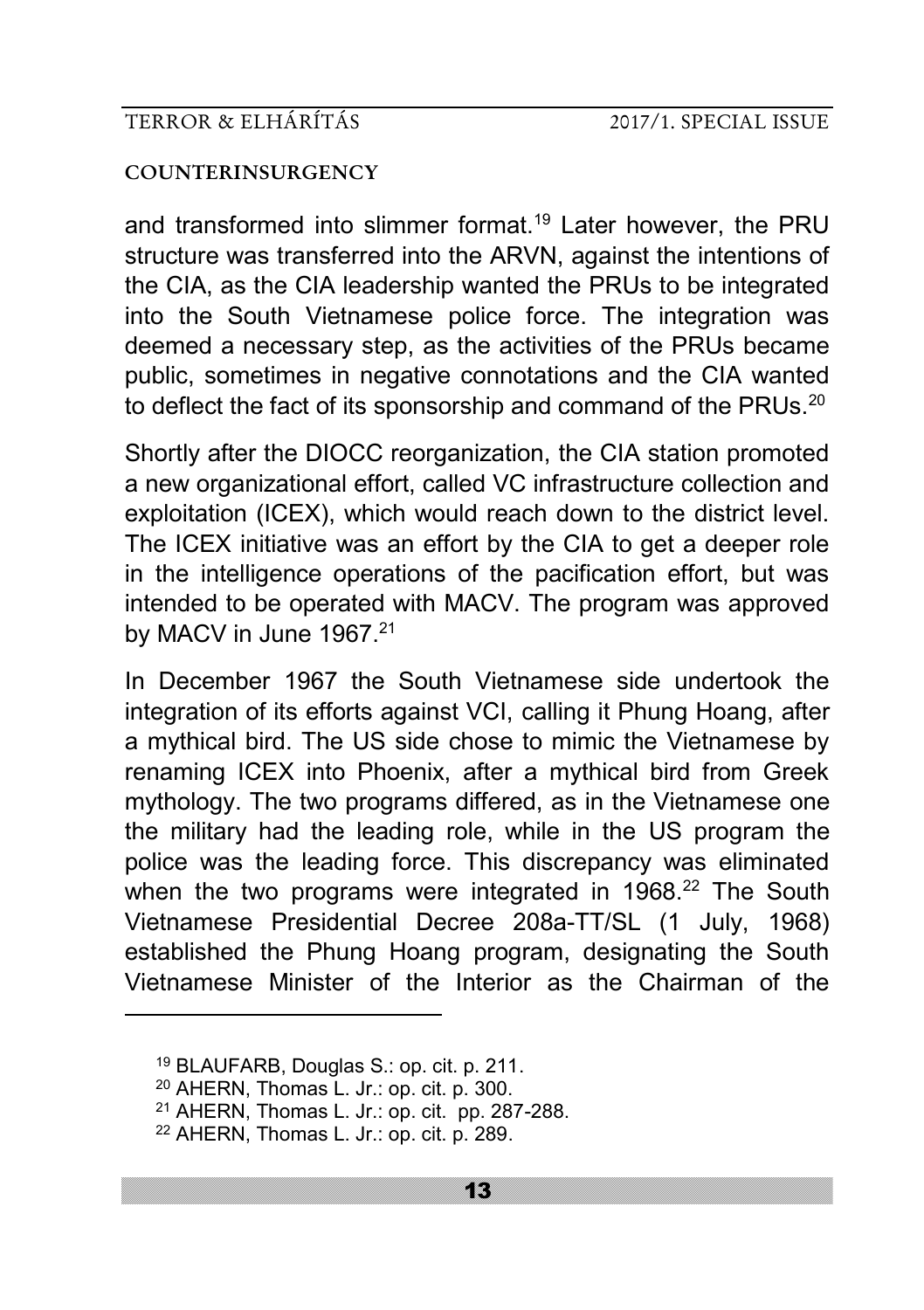#### **COUNTERINSURGENCY**

Central Phung Hoang Committee.<sup>23</sup> The considerable delay was due to the fact, according to a South Vietnamese author, that South Vietnamese side found it difficult to frame the program and find a lead agency for the operation.<sup>24</sup>

# **Phoenix and Phung Hoang**

-

As the Phung Hoang Advisor Handbook, issued to U.S. advisors, clearly states: "The intent and aid of the Program is to utilize existing civilian and military agencies (police, paramilitary, and military forces) in a systematic and coordinated effort to destroy the Viet Cong Infrastructure throughout Vietnam."<sup>25</sup> This meant better coordination in intelligence collection, analysis, dissemination, exploitation and military use, and also the effective intelligence handling of the captured prisoners.<sup>26</sup>

The Phung Hoang coordination centers based their databases on the information of the cooperating agencies: the National Police, the Popular Forces/Regional Forces, ARVN, Chieu Hoi, National

<sup>&</sup>lt;sup>23</sup> Phung Hoang Advisor Handbook, Headquarters United States Military Assistance Command Vietnam, 1970. p. 5 http://cgsc.contentdm.oclc.org/utils/getdownloaditem/collection/p4013coll9/id/28 7/filename/288.pdf/mapsto/pdf/type/singleitem

<sup>&</sup>lt;sup>24</sup> TRAN, Dinh Tho (1980): Pacification, U. S. Army Center for Military History. p. 66.

http://cgsc.contentdm.oclc.org/utils/getdownloaditem/collection/p4013coll11/i d/1409/filename/1410.pdf/mapsto/pdf/type/singleitem

<sup>&</sup>lt;sup>25</sup> Phung Hoang Advisor Handbook, Headquarters United States Military Assistance Command Vietnam. 1970. p. 3 http://cgsc.contentdm.oclc.org/utils/getdownloaditem/collection/p4013coll9/id/28 7/filename/288.pdf/mapsto/pdf/type/singleitem

<sup>26</sup> TRAN, Dinh Tho: op. cit. p. 66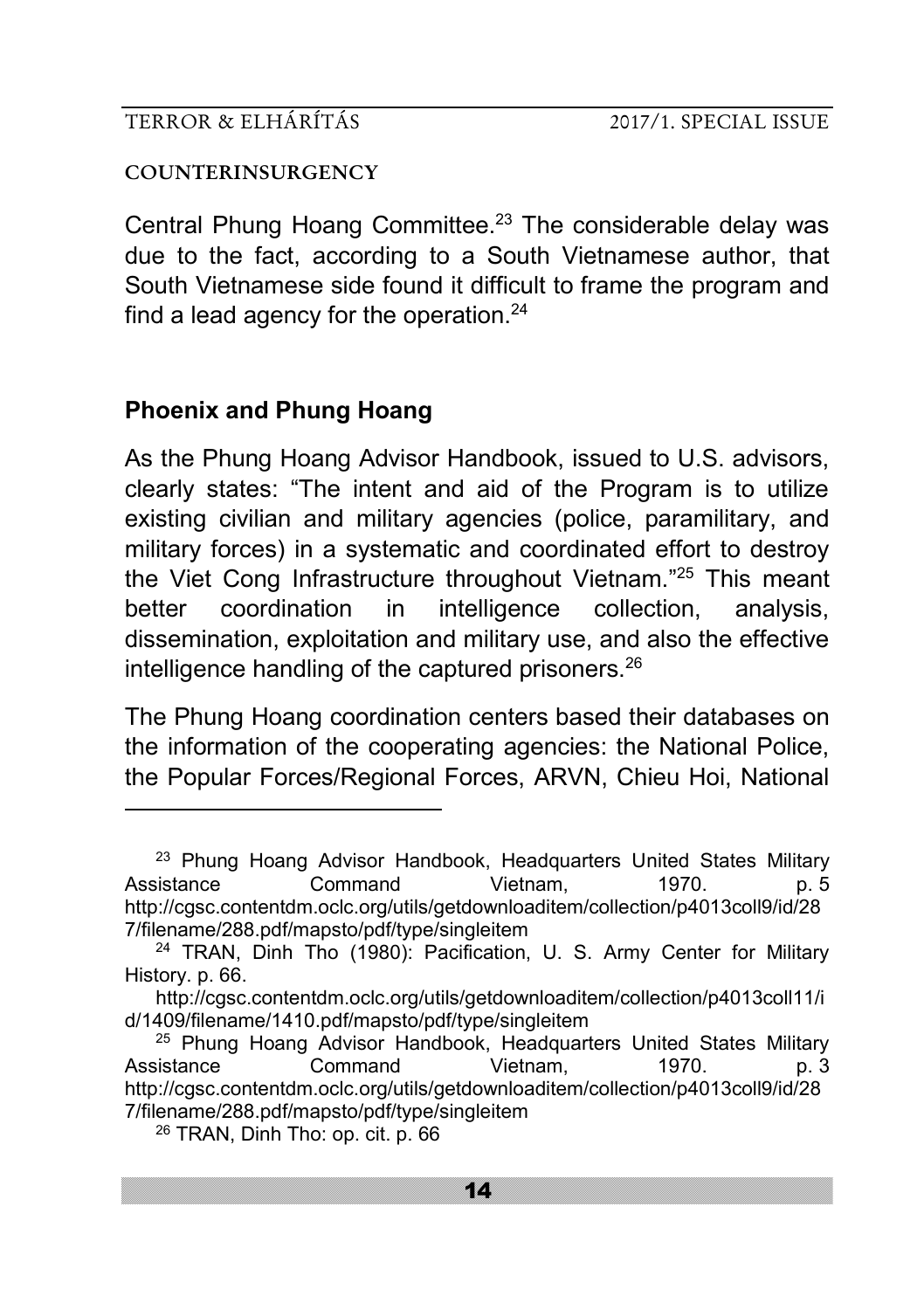#### **COUNTERINSURGENCY**

Police Field Forces, Vietnamese Information Service, the Military Security Service, and Rural Development Cadre.<sup>27</sup> The organizational structure of the Phoenix and Phung Hoang programs was organized from the level of corps down to the level of district, with the administrative leaders being the chairmen, and the National Police leaders being committee secretaries.<sup>28</sup>

Although there was officially no action arm for the program, and formally many forces could act on information gained from the program, the PRUs were considered to be the most effective forces. However, Popular and Regional Forces, Special Police and other forces would also participate in the attack on the VCI.<sup>29</sup>

The Phoenix Program was not exclusively a CIA program, as manpower issues would have made this impossible. The command in charge of the pacification program, and working under MACV, was the Civil Operations and Revolutionary Development Support (CORDS) program. Although entrusted with civil operations, the manpower of CORDS was largely drawn from the US military.

Phoenix worked best at provincial level while the CIA was in charge, because CIA officers had usually some leverage over participating South Vietnamese agencies and thus were able to motivate their counterparts, to contribute their intelligence

<sup>&</sup>lt;sup>27</sup> Phung Hoang Advisor Handbook, Headquarters United States Military<br>3 Sistance Command Vietnam. 1970, p. 3 Assistance Command Vietnam, 1970. p. 3 http://cgsc.contentdm.oclc.org/utils/getdownloaditem/collection/p4013coll11/id/1 409/filename/1410.pdf/mapsto/pdf/type/singleitem

<sup>28</sup> TRAN, Dinh Tho: op. cit. p. 66.

<sup>29</sup> TRAN, Dinh Tho: op. cit. p. 70.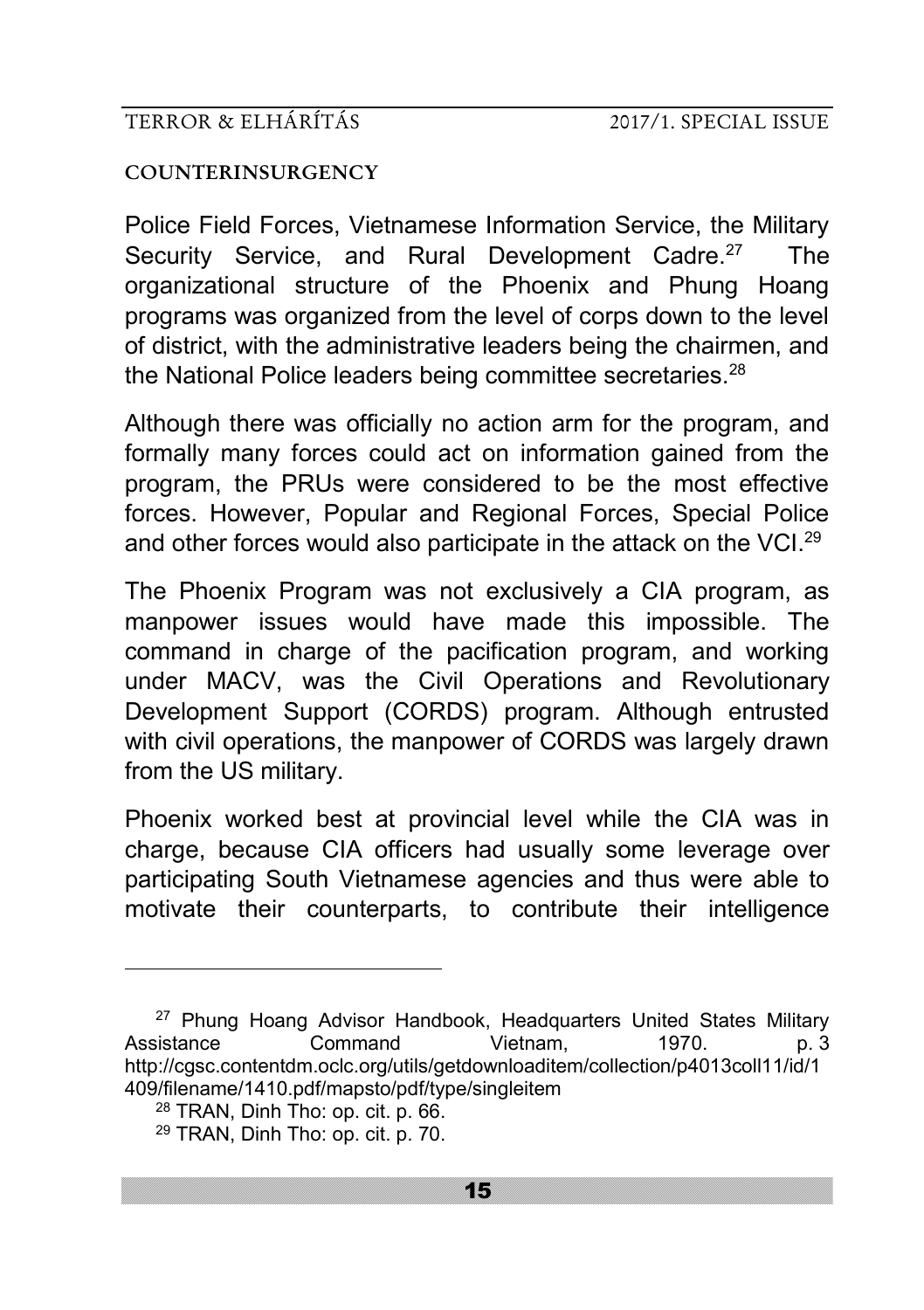#### **COUNTERINSURGENCY**

information to the common pool. Also, CIA officers could contribute the information what the Agency was able to collect. On the lower levels, where more CORDS advisers were involved in the process, the process was not as successful. The efficiency of the program could be inhibited by local leaders, who could order some agencies not to participate in the Phung Hoang Program.<sup>30</sup>

The CIA transferred the program to CORDS and the South Vietnamese in 1969, and after that, the efficiency of the program declined, and never reached the original level. On one side, CIA motivation to contribute information to the program declined, and the CORDS advisers couldn't fill the void left by their CIA counterparts. Also without the motivation of the CIA advisers some of the participating South Vietnamese agencies lessened their contribution to the program. At the same time, the leadership role of the ARVN increased, and they were less interested in attacking the VCI and more interested in tactical information in order to fight the big unit war. In some cases however cooperation with US military units grew better, as some of the new advisers had good contacts with the US military and this in turn initiated information exchange between the local Phoenix center and US military units. Exactly the opposite happened with the ARVN. Although South Vietnamese leadership assured its US partners about the importance of the Phung Hoang program, in practice they didn't urge province chiefs and other leaders to focus their energies on making Phung Hoang work, as they

<sup>30</sup> MOYAR, Mark: op. cit. pp. 133-134.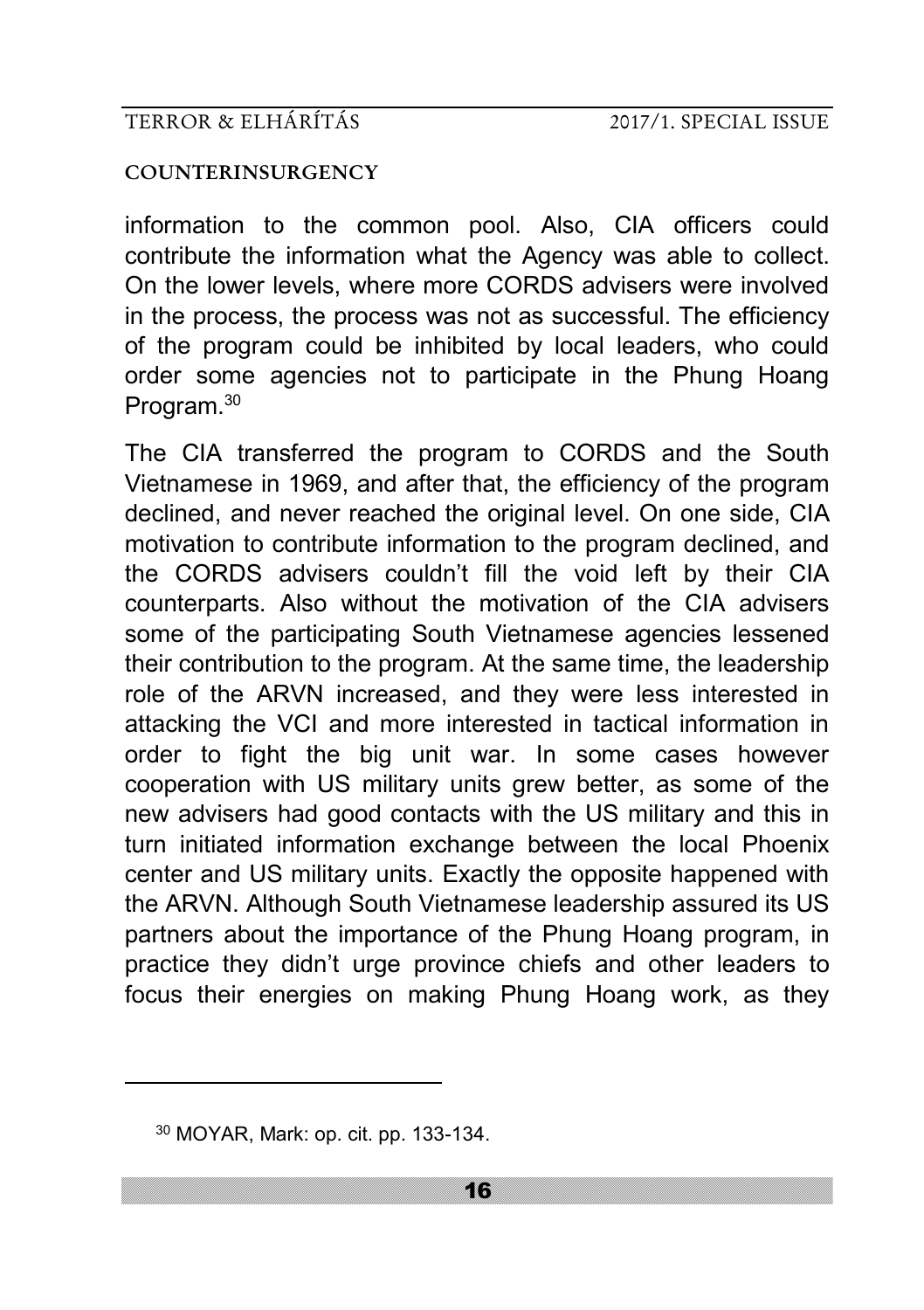#### **COUNTERINSURGENCY**

thought, they had more important work in helping the conventional war effort 31

After the de facto departure of the CIA, the classic problem of information sharing between agencies emerged. Many officers in the leadership of South Vietnamese police, military and intelligence agencies didn't see the value of the effort, as their counterparts were perceived to have become reluctant to share their information about the enemy. This perception along with the fear of compromising sources because of the efficient hostile intelligence efforts, made information-sharing a very difficult thing to do for the majority of participants. The Phoenix and Phung Hoang structures thus became inefficient, and the situation didn't change until CORDS decided to rebuild the program in 1971. The new lead agency was the Special Police, which was supported by the CIA, and thus, with renewed CIA involvement it was hoped that the program could be reinvigorated. This time however, the CIA wasn't as much interested in attacking the VCI, as it had refocused its efforts on other fields, so the quality of the cooperation didn't increase significantly.<sup>32</sup>

# **The Theoretical Process According to the Handbook on the Protection of People against Terrorism**

The Hungarian Mission of the International Commission of Control and Supervision obtained a document with this title and translated it into Hungarian. Dated 1974, it provides a

<sup>31</sup> MOYAR, Mark: op. cit. pp. 135-137. <sup>32</sup> MOYAR, Mark: op. cit. pp. 137-141.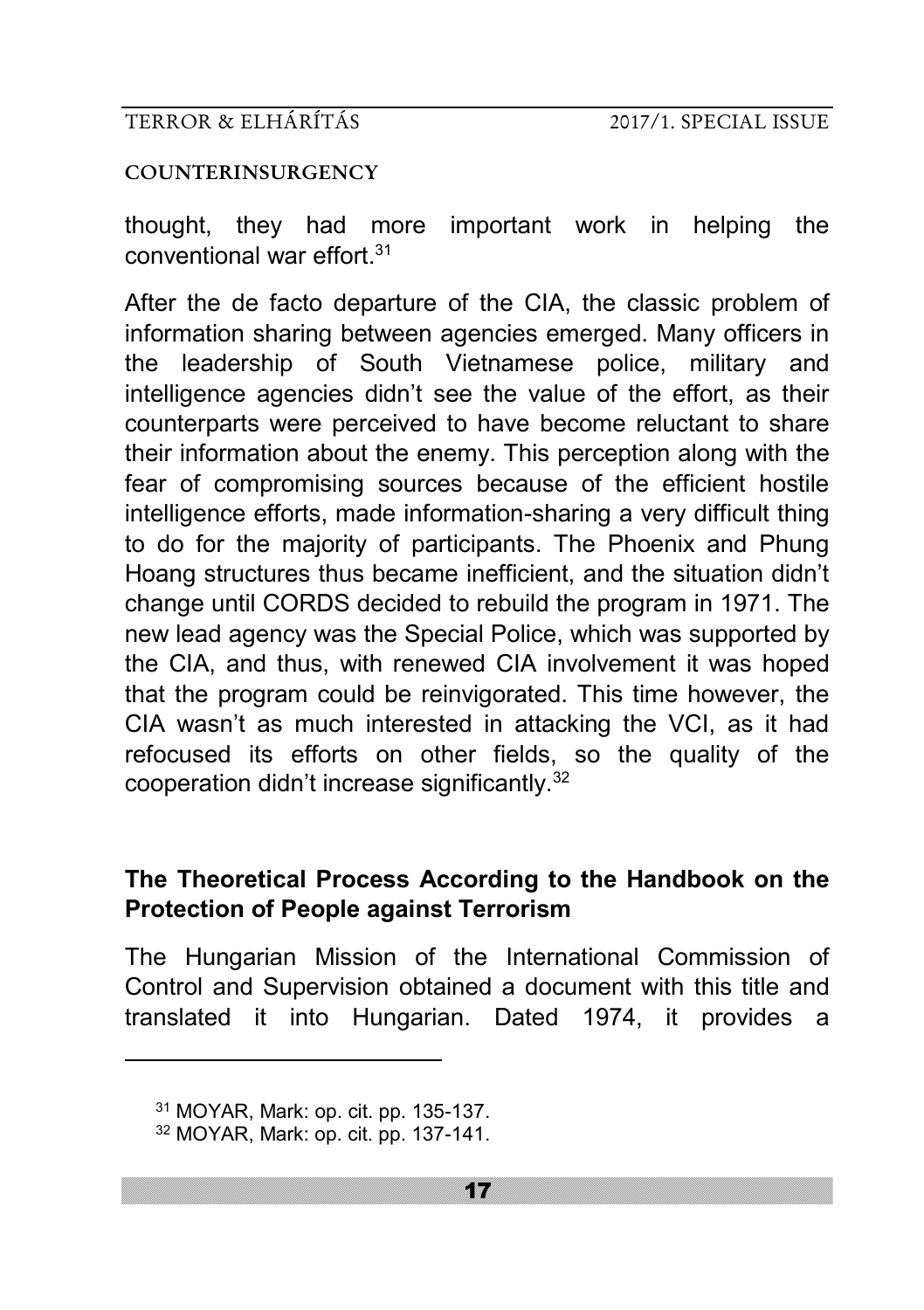#### **COUNTERINSURGENCY**

comprehensive look into how the South Vietnamese authorities viewed the practical problems of dealing with the Viet Cong Infrastructure. The Handbook was printed in support of the Phung Hoang program, covers various topics, including the organization of Phung Hoang, arrests and detentions, interrogations and arraignments etc. The document covers the role of local security structures in the whole process.

The document lays considerable emphasis on due process. It covers which institution on what legal grounds can initiate searches, arrests of suspects and for how long they can hold them, citing South Vietnamese laws and directives.<sup>33</sup> This however often was not the case in practice. The South Vietnamese security forces had a reputation of extrajudicial killings, and in the earlier Diem era, this often happened with official sanctions.<sup>34</sup>

The handbook describes the administrative infrastructure, which was put in place in order to help the traditional administrative structures. These structures were intended to help traditional police and prosecutorial agencies and were based mostly on the traditional local power structures. With the Prime Ministerial order of 5 June, 1970, the so called Local Control Commissions were established. These commissions consisted of local dignitaries, and were entrusted with helping the ARVN when it operated at the village, and also had an important role in handling detainees, who were captured by the ARVN. If there was evidence, that the

<sup>33</sup> ÁBTL A-3257. Kézikönyv az emberek terrorizmus elleni védelmére. 1974. pp. 2-6.

<sup>34</sup> TRAN, Dinh Tho: op. cit. p. 72.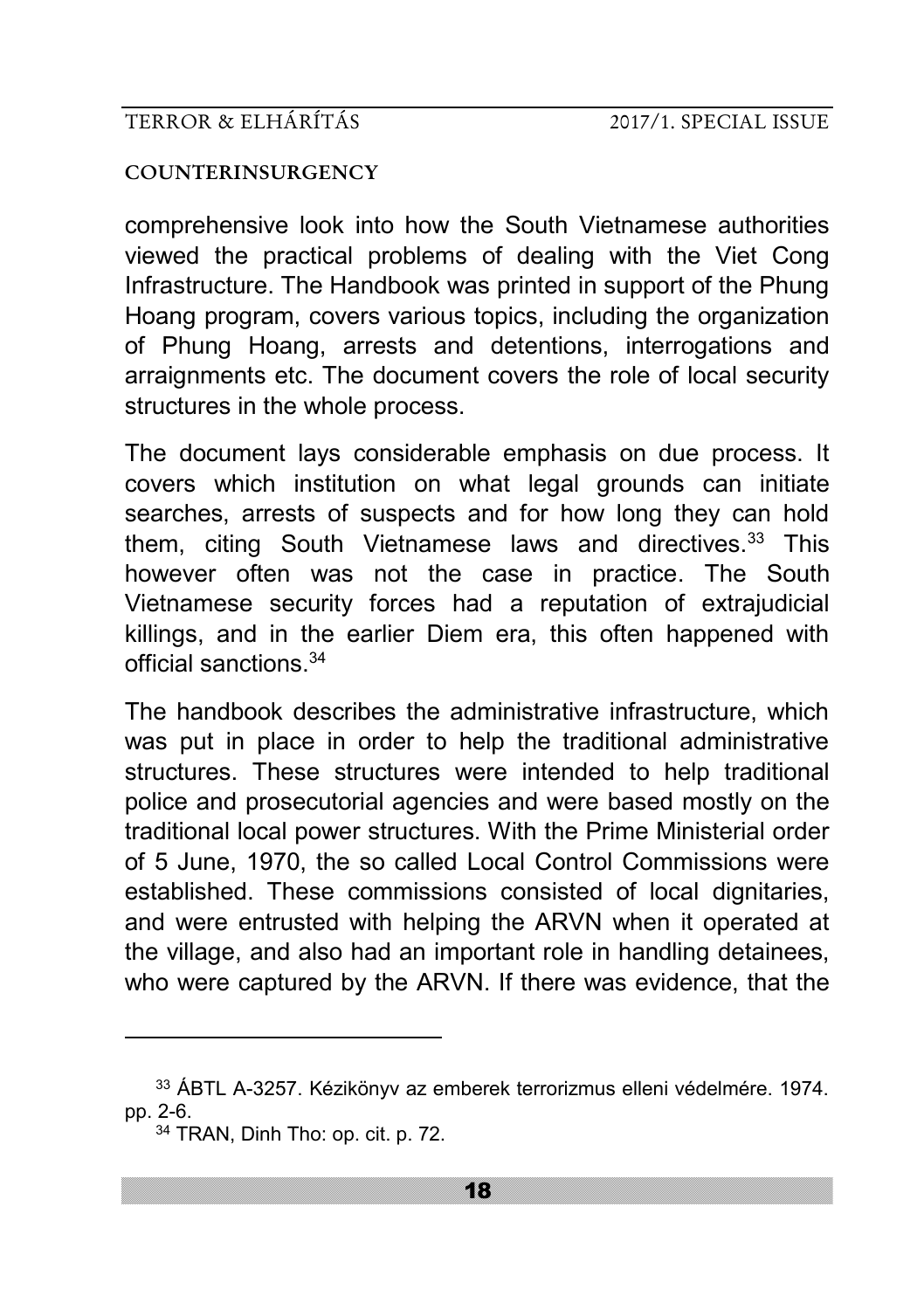#### **COUNTERINSURGENCY**

captured person was innocent, the Commission could set the person free. The leaders of the village had the opportunity to step up and express their support to people they thought were innocent. Those who were deemed dangerous by the Commission would be turned over to the police force (this was sometimes problematic, as in some villages no classic police structure existed, so in practice, the detainees had to be transported to the next major settlement, so the police could take them into custody). The Local Control Commission was at all times under the direction of the military commander operating in the area. $35$ 

When a military operation was conducted in a larger area, the Regional Control Commission had to exercise the same role as the Local Control Commission at the village level. This body had to decide who could be considered as a POW or as a "terrorist", and it had to transfer them accordingly to the proper authority. As a coordinating body, the Phung Hoang center had to cooperate closely with the Regional Control Commissions in this process of proper identification of the detainees.<sup>36</sup>

After the capture, the ARVN military unit had to interrogate the detainee as soon as possible, in order to gain information of tactical or possibly strategic importance. People who were found innocent should have been released by the unit immediately, while the others should have been turned over to the Control Commission. The Control Commission had 48 hours to determine who was not innocent, and a further 1-3 days to turn them over to

<sup>35</sup> ÁBTL A-3257. p. 8.

<sup>36</sup> ÁBTL A-3257. p. 9.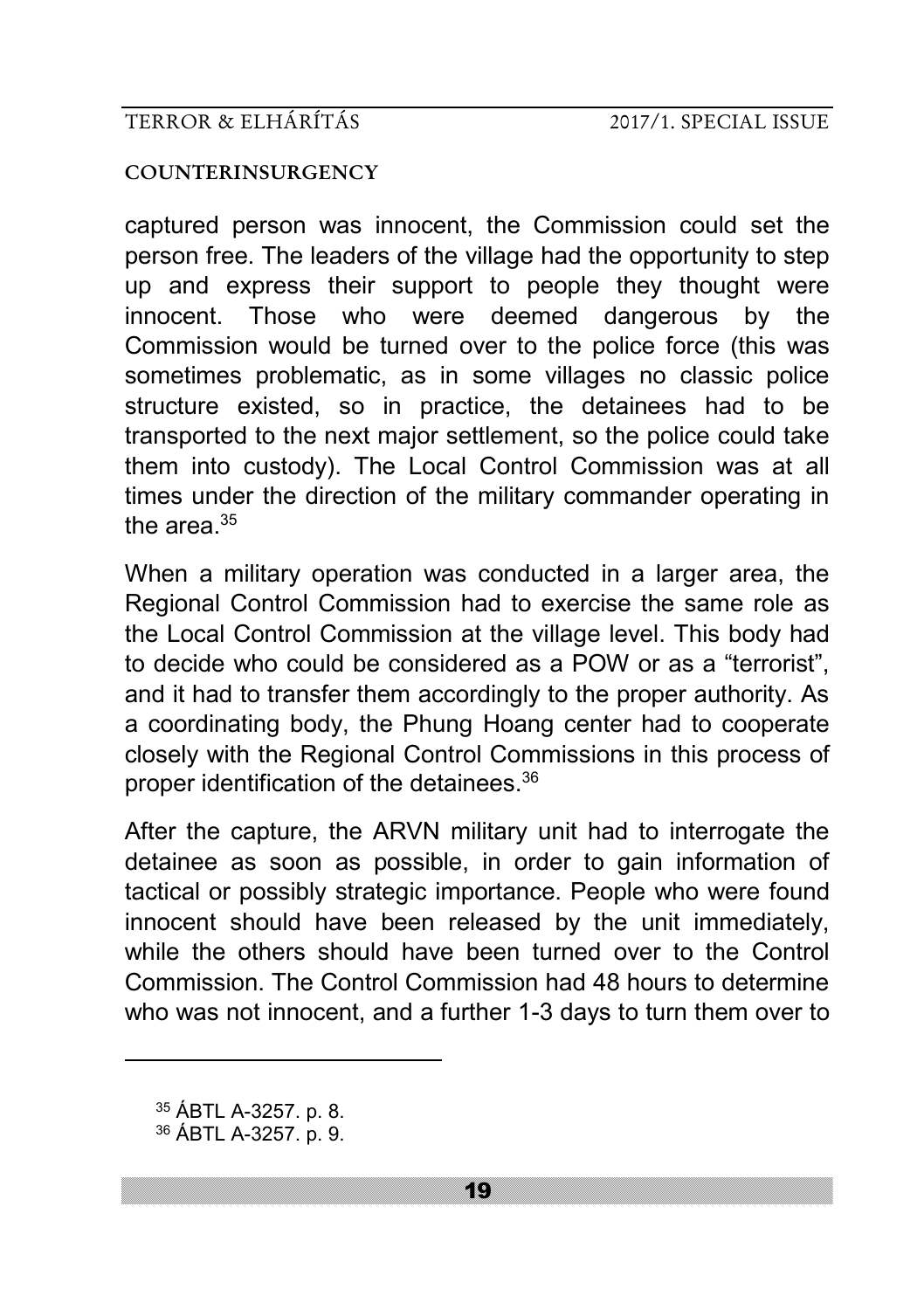#### **COUNTERINSURGENCY**

the proper authorities, with the necessary evidence for the prolongation of their detention. The police had to inform immediately the prosecutor's office about the transfer, and had 30 days to collect factual evidence for the prosecution. After the 30 days expired, local leadership and the prosecutor had to review the evidence, before transferring it to the Security Committee, which would ultimately decide about indicting the detainee. If it deemed the evidence compelling, it had 1-7 days to produce an indictment. If the process took longer, the Security Committee had to inform the Interior Ministry and ask for a prolongation of the process.<sup>37</sup>

The interrogation of the detainees was conducted by a specialized Interrogation Commission. Its role was to determine the true identity and the past of the detainee, check the information received from other authorities and interrogate the detainee. Its final task was to array the documentation of the evidence. This documentation was also presented to the detainee, who had the right to submit a complaint with the help of an attorney.<sup>38</sup>

In accordance with an order of the Prime Minister, every detainee had to be released, if it was determined, that they didn't constitute an immediate threat to national security or to the society. This included communist sympathizers, who acted under coercion. A detainee also had to be released, in case of effective cooperation with the authorities. The decision had to be initiated by the police

<sup>37</sup> ÁBTL A-3257. op. cit. pp. 9-10.

<sup>38</sup> ÁBTL A-3257. op. cit. pp. 10-11.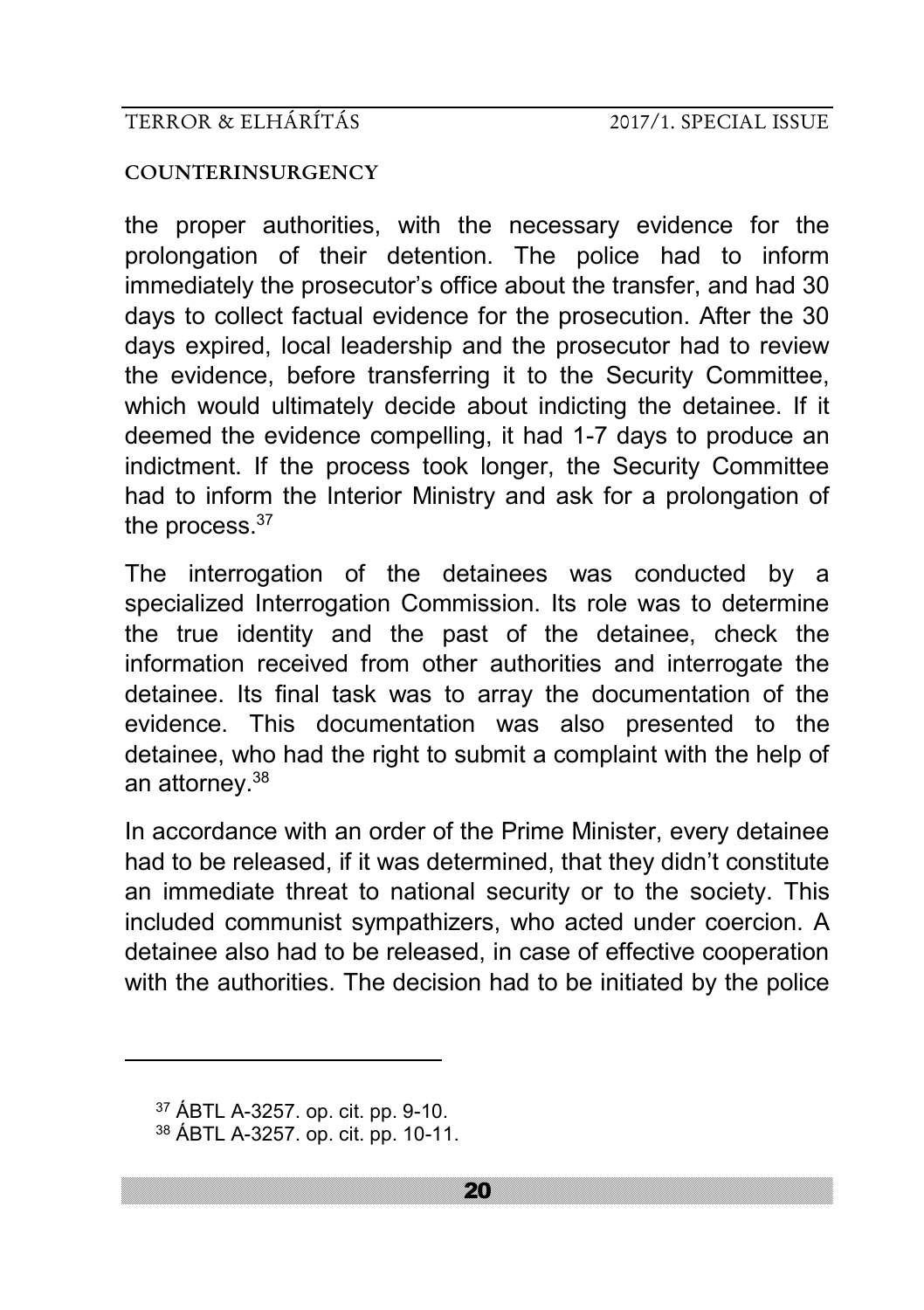#### **COUNTERINSURGENCY**

and had to be forwarded to the Ministries of Justice and Interior respectively.<sup>39</sup>

The ultimate goal in the process is to determine, if the prisoner played any role in the Viet Cong Infrastructure. If it was proven a prisoner was indeed a member of the VCI, the file compiled for the prosecution had to be transferred to the Phung Hoang committee, with every piece of information available. The committee in its turn contacted the proper agencies and also started its own interrogation process in order to gain more information from the detainee  $40$ 

Detainees, according to the roles they played in the VCI, were split up into three categories:

- a. all members of the communist party, regular or temporary, including the members of the provisional government, and members of the National Liberation Front:
- b. all communists, who aren't in leading positions in the National Liberation Front, the National Front for Democracy and Peace and the People's Liberation Committees;
- c. people whose activities are good for the communists, but don't hold leading positions, regardless if they act voluntarily or under coercion.<sup>41</sup>

The Security Commission has the right to release anyone from category "C" if they pledge to refrain from anti-government

<sup>39</sup> ÁBTL A-3257. op. cit. pp. 11-12.

<sup>40</sup> ÁBTL A-3257. op. cit. pp. 13-14.

<sup>41</sup> ÁBTL A-3257. op. cit. pp. 14-15.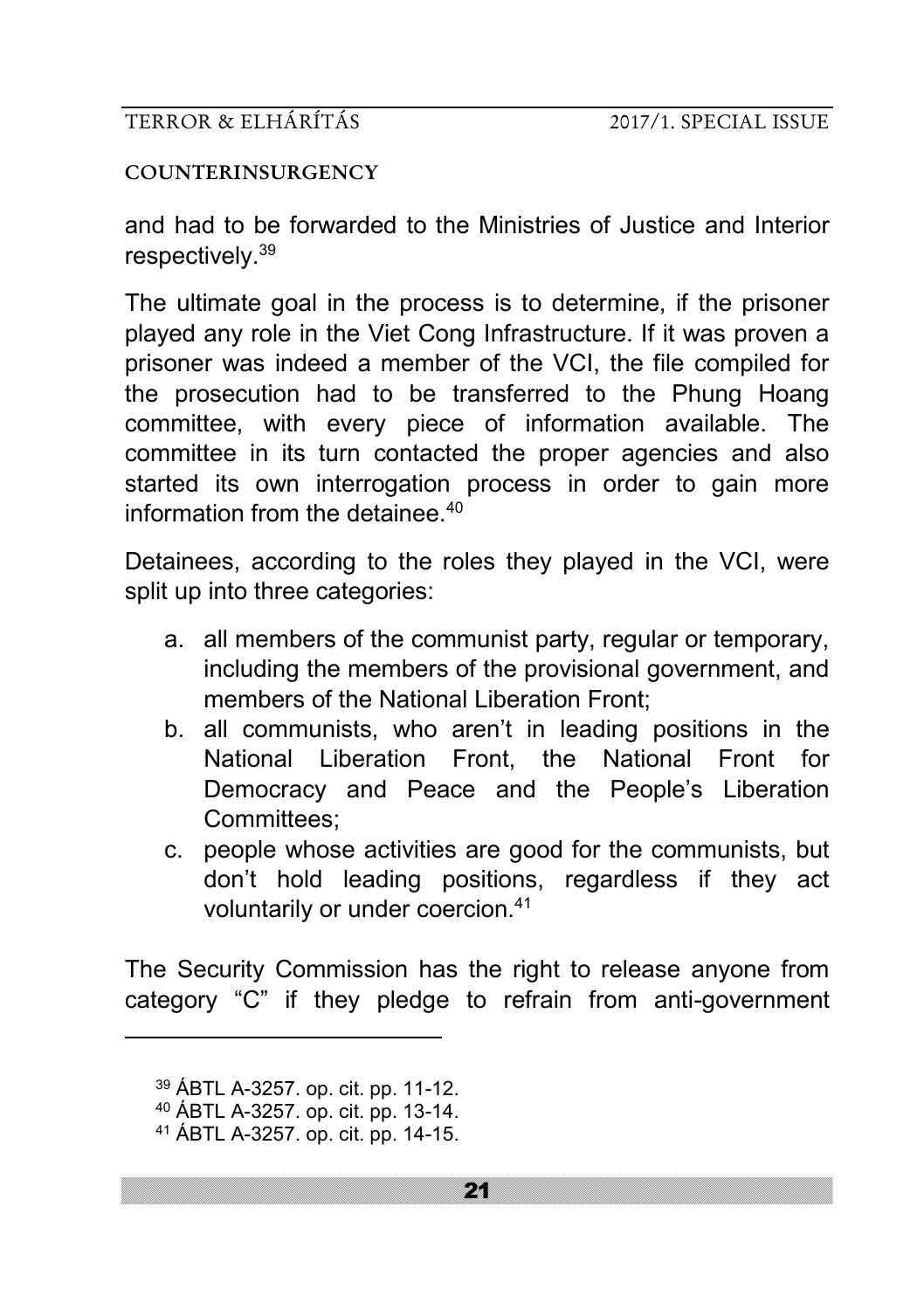#### **COUNTERINSURGENCY**

activities, and if a local dignitary acts as a guarantor. The detainee must also be able to show, that he or she has changed and must be ready to reenter South Vietnamese society. In any case, the Security Commission has to show leniency to the members of category "C", who only supported the communists.<sup>42</sup>

If the detainee is found guilty and sentenced to prison or reeducation camp, the handbook makes clear, that the sentence can be lengthened, if the prisoner doesn't change his or her communist world view or his actions in support for the communists only come to light after his or her sentencing.<sup>43</sup>

The handbook also covers the measures deemed necessary after the release of the prisoners. After the prisoner has pledged allegiance to the country, he or she has to be transported back to the original place of residence. It is the duty of village officials to control if the former prisoner is really trying to reintegrate into society. If possible, a local dignitary should act as a guarantor for the former prisoner. People chosen by the police force also have to report on the progress, which has to be compiled into a file by the police force. For a period determined by the authorities, the former prisoner has to show up at the police station regularly. If the released prisoner wants to move away from the original address, he or she has to ask for permission from the local authorities. If a former prisoner breaks the rules, he or she can be rearrested and sentenced to the same sentence, which was originally imposed on him or her.<sup>44</sup>

<sup>42</sup> ÁBTL A-3257. op. cit. p. 19.

<sup>43</sup> ÁBTL A-3257. op. cit. pp. 19-20

<sup>44</sup> ÁBTL A-3257. op. cit. pp. 22-24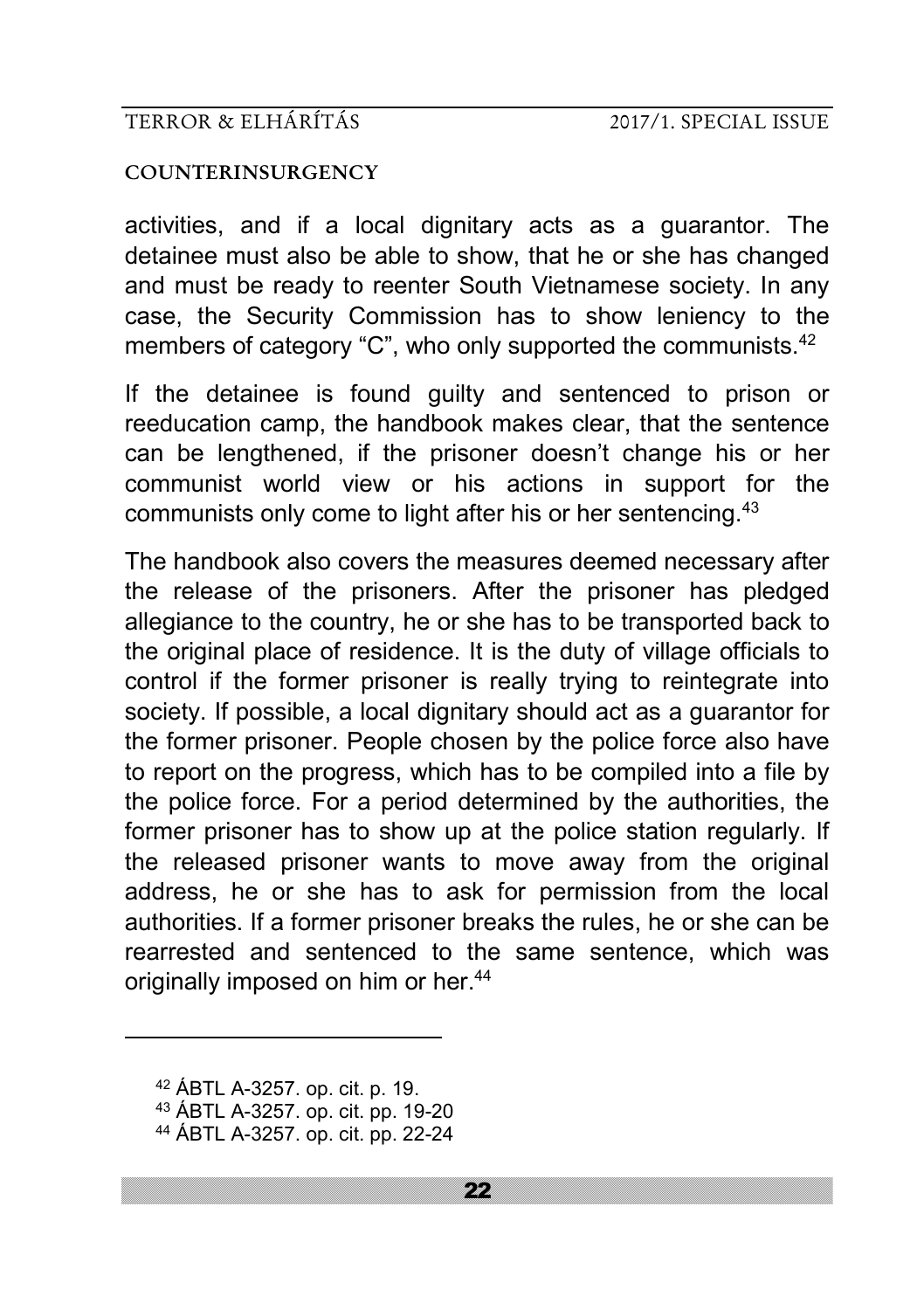#### **COUNTERINSURGENCY**

# **Efficiency**

There are some limiting factors that make the analysis of the efficiency of the programs difficult. The fact, that many members of the VCI were taking part in the 1968 Tet Offensive, and suffered high casualties, makes it more difficult to assess the efficiency of the Phoenix and the Phung Hoang programs, and of the pacification effort in general.

Another factor is that a huge part of the intelligence cooperation and sharing took place beyond the frames of the Phoenix and Phung Hoang programs. The agencies, having better relations or arraignments, and thus having higher trust in each other, often planned and carried out their own operations against the VCI. For example, the CIA, after withdrawing from Phoenix, had arrangements for information sharing with the pacification agencies it supported.<sup>45</sup>

It is also difficult to give an exact impression on how efficient the programs were, because the effects of their missions were difficult to track. For example, VCI neutralization didn't only mean killing or capturing VCI cadres, it also meant discrediting the VCI in the eyes of South Vietnamese villagers, or making VCI cadres feel that they were betrayed by their superiors.<sup>46</sup>

It makes the task even more difficult, that the Communist side often termed every military action conducted against VCI as

<sup>45</sup> MOYAR, Mark: op. cit. pp.142-143

<sup>46</sup> AHERN, Thomas L. Jr.: CIA and Rural Pacification in South Vietnam, Center for the Study of Intelligence, 2001, p. 303 http://nsarchive2.gwu.edu/NSAEBB/NSAEBB284/3- CIA\_AND\_RURAL\_PACIFICATION.pdf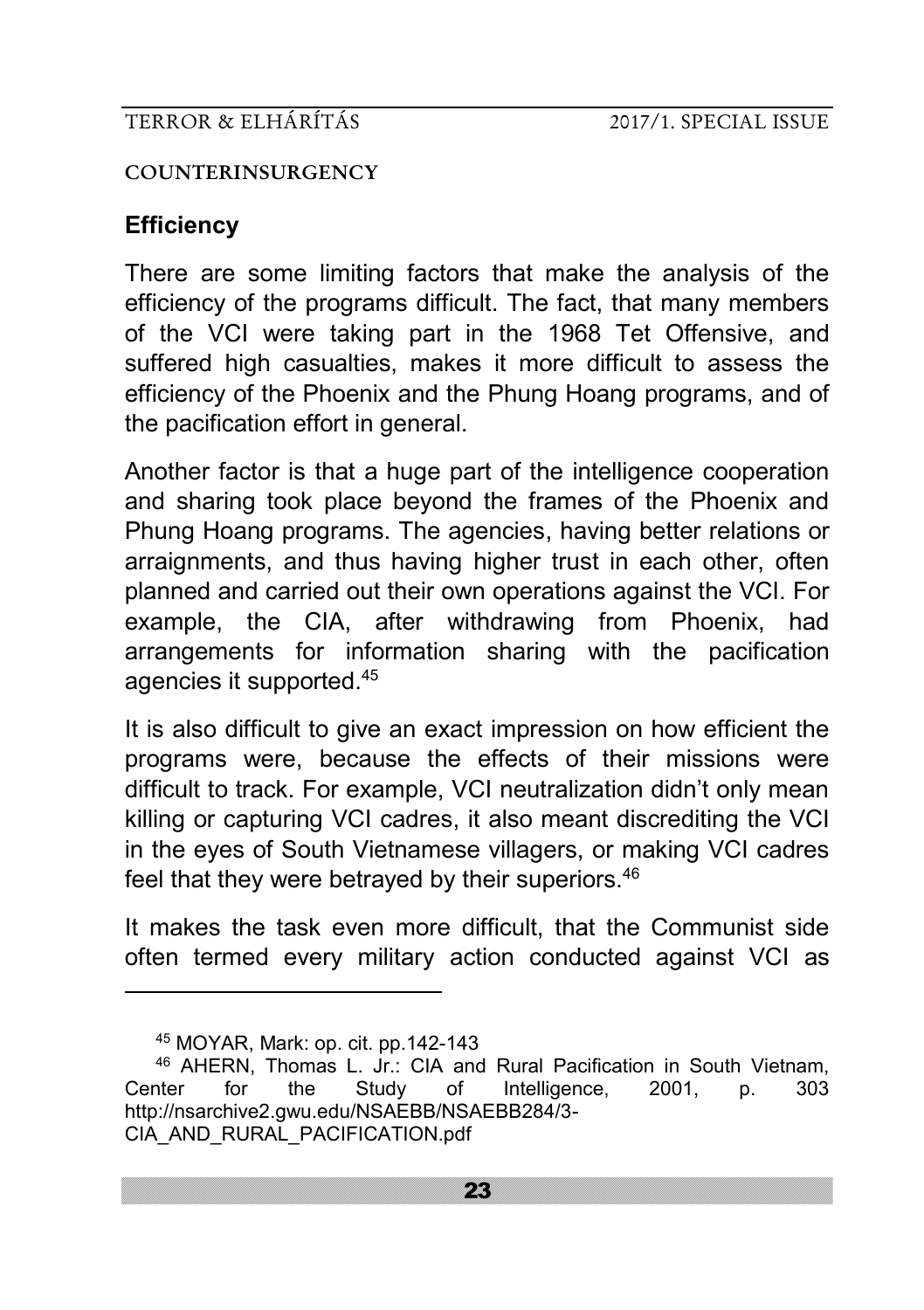#### **COUNTERINSURGENCY**

"Phoenix program", even if it had nothing to do with it. This factor is probably one of the reasons, why the Phoenix program has an enduring myth.<sup>47</sup>

The complicated process of dealing with the prisoners, which was in major part administrative in nature, also had its deficiencies at the local level. It is however questionable, if such a structure is ideal to replicate in other conflicts.

Therefore, it is impossible to tell, how many VCI cadres were neutralized (killed, captured or rallied to the government side) thanks to Phoenix and Phung Hoang programs, but most of the estimated figures in all categories are mostly in the thousands or even tens of thousands  $48$ 

# **Negative Press, Legacy**

On the South Vietnamese side, the lessons are also numerous. One of the interesting aspects was the issue of lawfulness. The highest written legal source for South Vietnam, the constitution states in Article 4: *"(1) The Republic of Viet-Nam opposes communism in every form. (2) Every activity designed to propagandize or carry out communism is prohibited."*<sup>49</sup> The constitution also guaranteed all basic rights to its citizens (Article

<sup>47</sup> MOYAR, Mark: op. cit. p. 246.

<sup>48</sup> MOYAR, Mark: op. cit. pp. 235-236.

<sup>49</sup> Constitution of the Republic of Viet-Nam, Vietnam Newsletter issued by the Office of the Permanent Observer of the Republic of Vietnam, 1967, p. 2.

http://vietnamproject.archives.msu.edu/download.php?file0=http://spartanhist ory.kora.matrix.msu.edu/files/6/32/6-20-101-116-UA17-95\_000284.pdf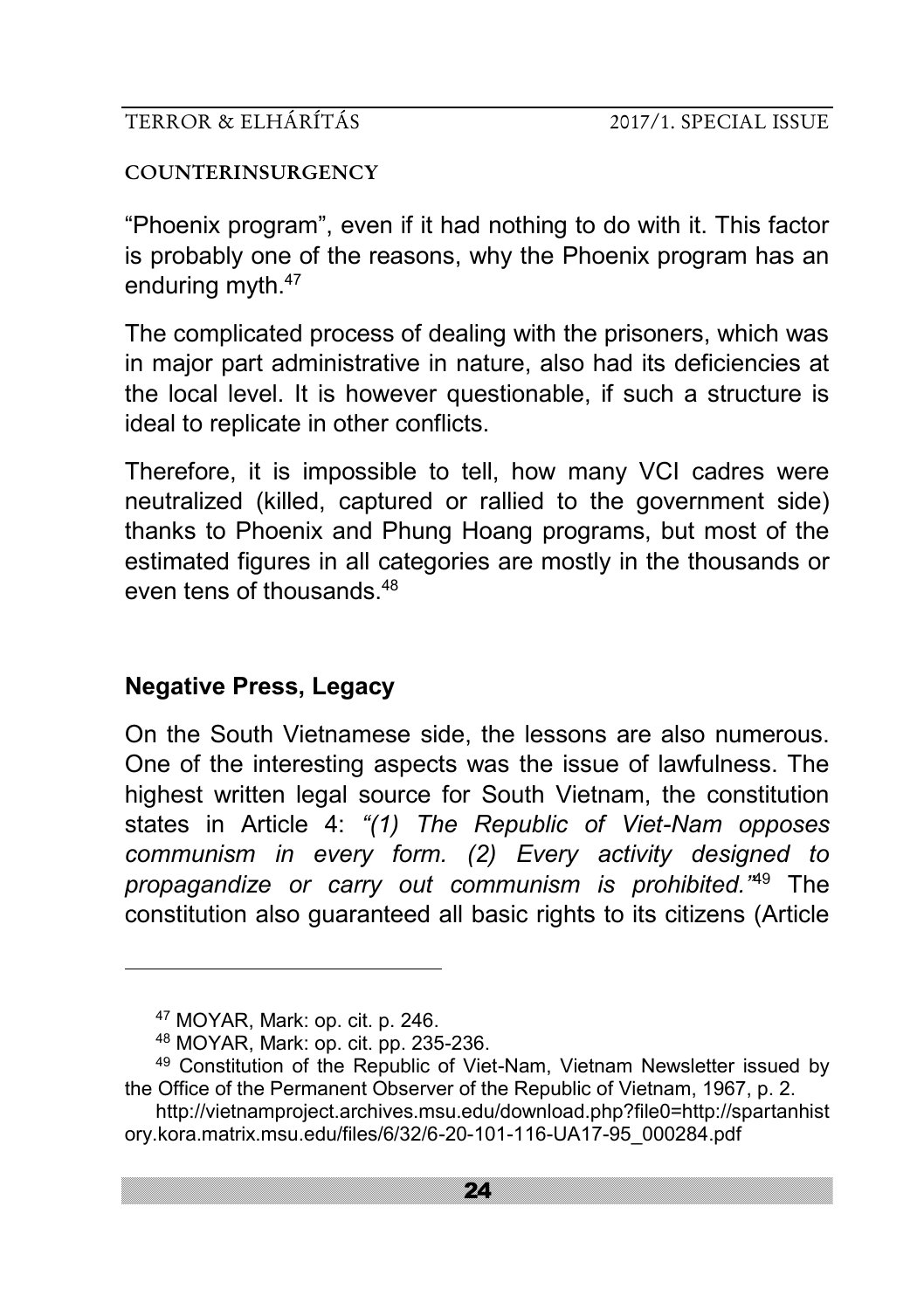#### **COUNTERINSURGENCY**

<u>.</u>

2) and will *"protect freedom, the lives, property and honor of every citizen"* (Article 6).<sup>50</sup> Article 7 guarantees the rights of individuals in case of arrest, stating, that *"No citizen can be tortured, threatened or forced to confess. A confession obtained by torture, threat and coercion will not be considered valid evidence"*. <sup>51</sup> Although the handbook detailed above lays great emphasis on these and other principals, it is important to note, that the South Vietnamese often didn't live up to their own legal standards. American advisers were sometimes aware of beatings, water torture or the use of electroshocks in the interrogation process.<sup>52</sup> Although nothing seems to indicate the widespread use of these methods in joint operations, some political actors back at the US were more than willing to use these allegations and overgeneralize them.

Articles, such as "This Phoenix is a Bird of Death", published in The New York Times in 1971, claimed, that South Vietnamese President Nguyen Van Thieu was using the program to eliminate his political opponents. It also claimed that the numbers killed thanks to the program are huge and highly inflated. The article also described how opposition was building against the program from the ranks of opposition members of Parliament, and also

<sup>50</sup> Constitution of the Republic of Viet-Nam, Vietnam Newsletter issued by the Office of the Permanent Observer of the Republic of Vietnam, 1967, p. 2

- <sup>51</sup> Constitution of the Republic of Viet-Nam, Vietnam Newsletter issued by the Office of the Permanent Observer of the Republic of Vietnam, 1967, p. 2
- http://vietnamproject.archives.msu.edu/download.php?file0=http://spartanhist ory.kora.matrix.msu.edu/files/6/32/6-20-101-116-UA17-95\_000284.pdf <sup>52</sup> MOYAR, Mark: op. cit. pp. 90-91.

http://vietnamproject.archives.msu.edu/download.php?file0=http://spartanhist ory.kora.matrix.msu.edu/files/6/32/6-20-101-116-UA17-95\_000284.pdf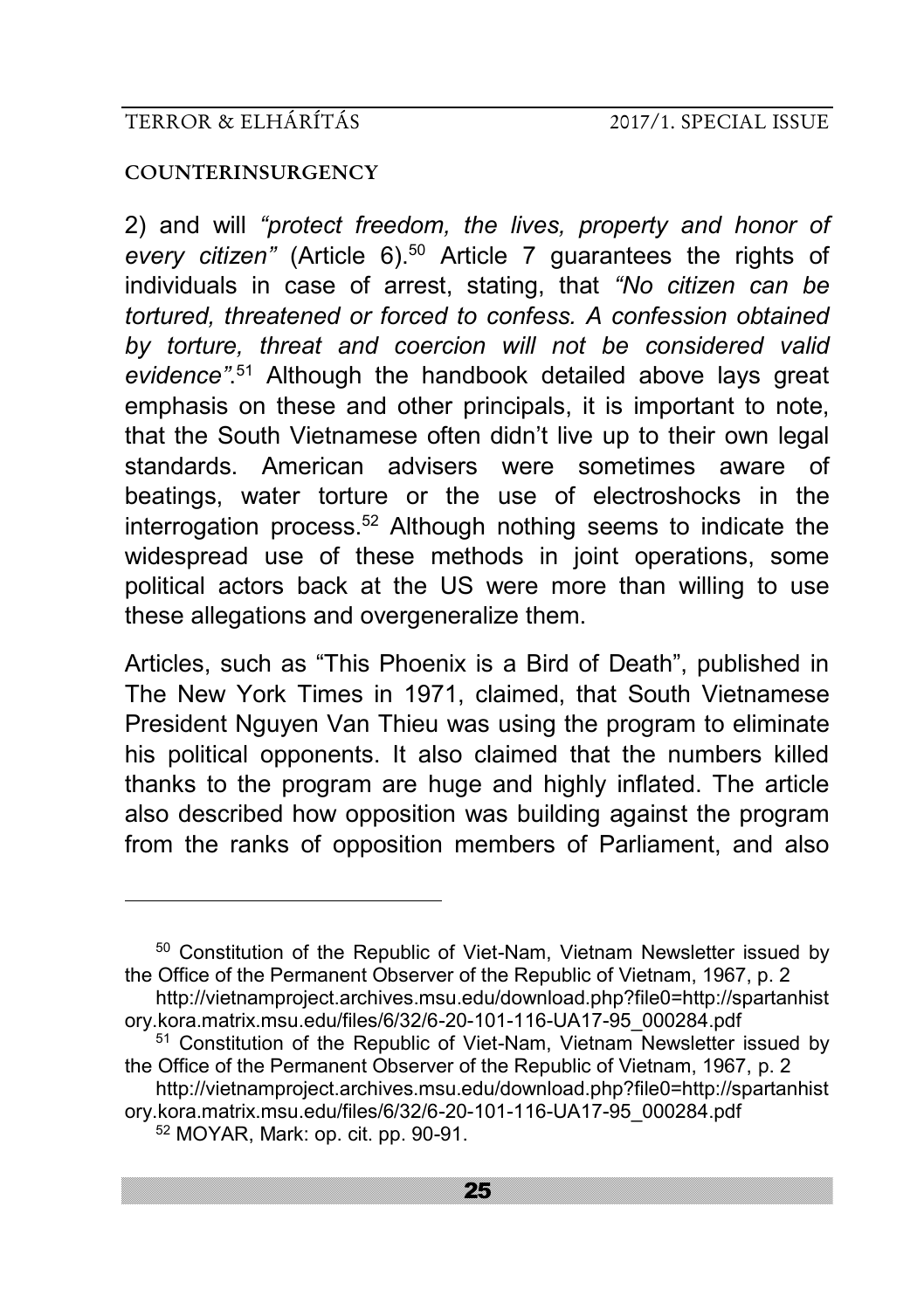#### **COUNTERINSURGENCY**

claimed it was inefficient.<sup>53</sup> A significant part of the negative press is attributed to the effect of the testimony of Kenneth Barron Osborn, who was an enlisted soldier with  $149<sup>th</sup>$  and the  $525<sup>th</sup>$ Military Intelligence Groups, and claimed in congressional testimony that the Phoenix program was killing prisoners in large numbers. His assertions were picked up by the anti-war activists, providing new arguments for the anti-war movement. According to Mark Moyar's research however, Osborn's testimony is mostly exaggerated or false.<sup>54</sup>

The Phoenix Program was in some quarters viewed as an uncontrolled effort by the US and South Vietnam and it targeted not only the enemy, but also killed and imprisoned non-Communist political opponents of the Thieu regime and contributed to other human rights' violations, such as torture, extrajudicial (or unsanctioned) executions etc. Because the program was classified official refutation was impossible and impractical. The negative picture emerging about the Phoenix program was further undermining US involvement in the war politically at home.

# **Conclusion**

-

There are many interesting and important aspects, which these programs can offer for today's intelligence efforts, when dealing

<sup>53</sup> PETERSON, Iver (1971): This Phoenix is a Bird of Death. The New York Times. July 25 1971

http://www.nytimes.com/1971/07/25/archives/vietnam-this-phoenix-is-a-birdof-death.html

<sup>54</sup> MOYAR, Mark: op. cit. pp. 93-95.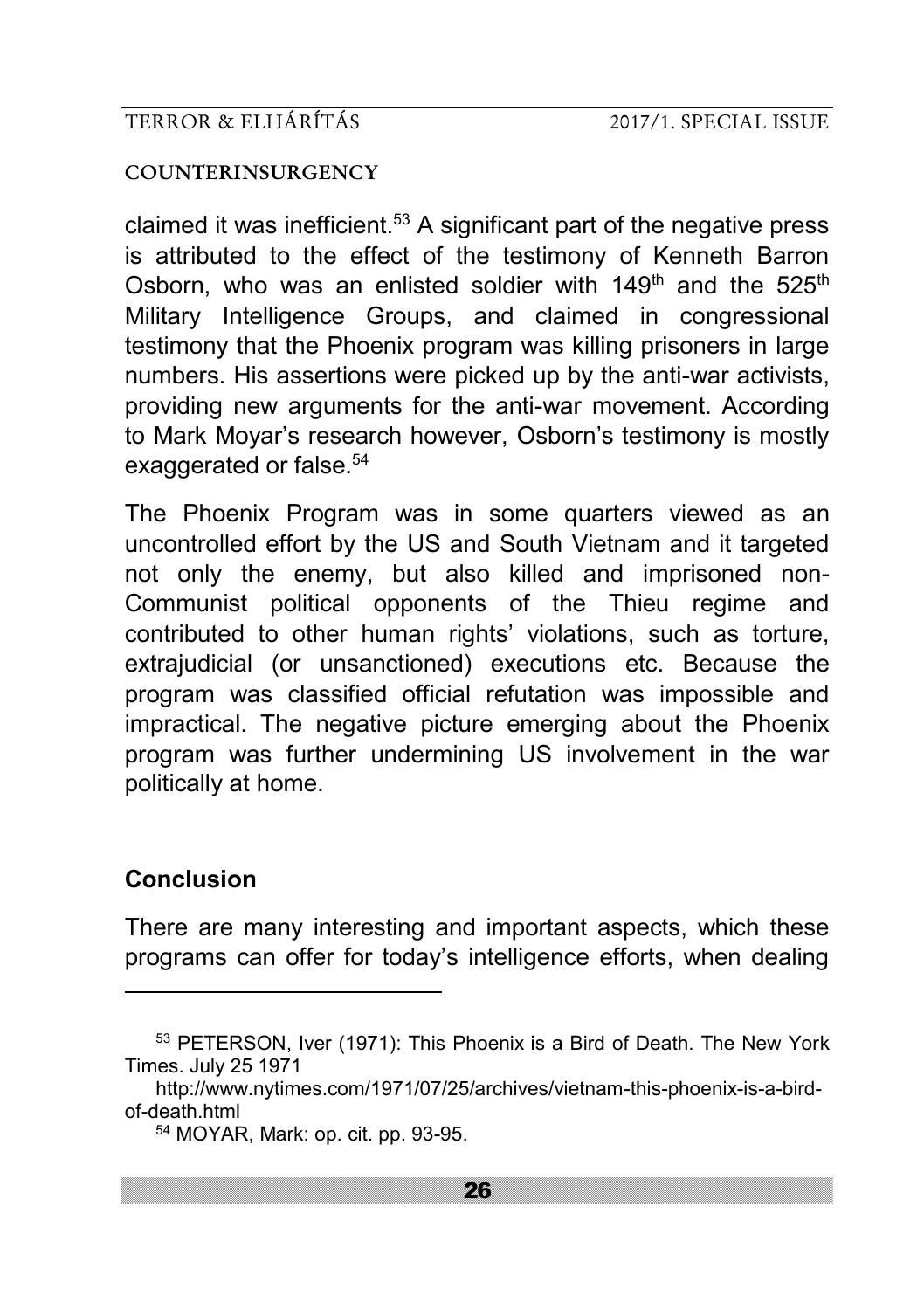#### **COUNTERINSURGENCY**

with non-state actors. The first, and most important is, that the "shadow government" infrastructure is as important to attack as the armed groups themselves. As General Tran Dinh Tho writes in his book, Pacification: *"The GVN* [Government of Vietnam] *had no choice than proceed with the program of eliminating the VCI, which would be equated with a military force in terms of destructive effectiveness."*<sup>55</sup> It is difficult to comprehend, why this coordination effort was initiated only years after the US troops engaged NLF and the North Vietnamese troops. This shows the political nature and difficulties of such operations.

As stated already, the further analysis of the Phoenix and Phung Hoang programs can be a useful source for learning about the difficulties of two allies, who have to engage in a counterinsurgency effort, and what needs to be done and what needs to be avoided to create a sharing environment between competing agencies from different countries. The bottom up innovation, which gave rise to the two programs is an interesting example of the lessons learned process, and should be encouraged also in today's conflicts. Also, the Phoenix program has important lessons about the question of actionable intelligence, and its exploitation. The use of the PRUs as an action arm was certainly not without precedent, as the French counterinsurgency theorist Roger Trinquier has described a similar model in his book La Guerre Moderne (Modern Warfare), first published in 1961. It was however a successful application of theory, which needs further analysis.

<sup>55</sup> TRAN, Dinh Tho: op. cit. p. 73.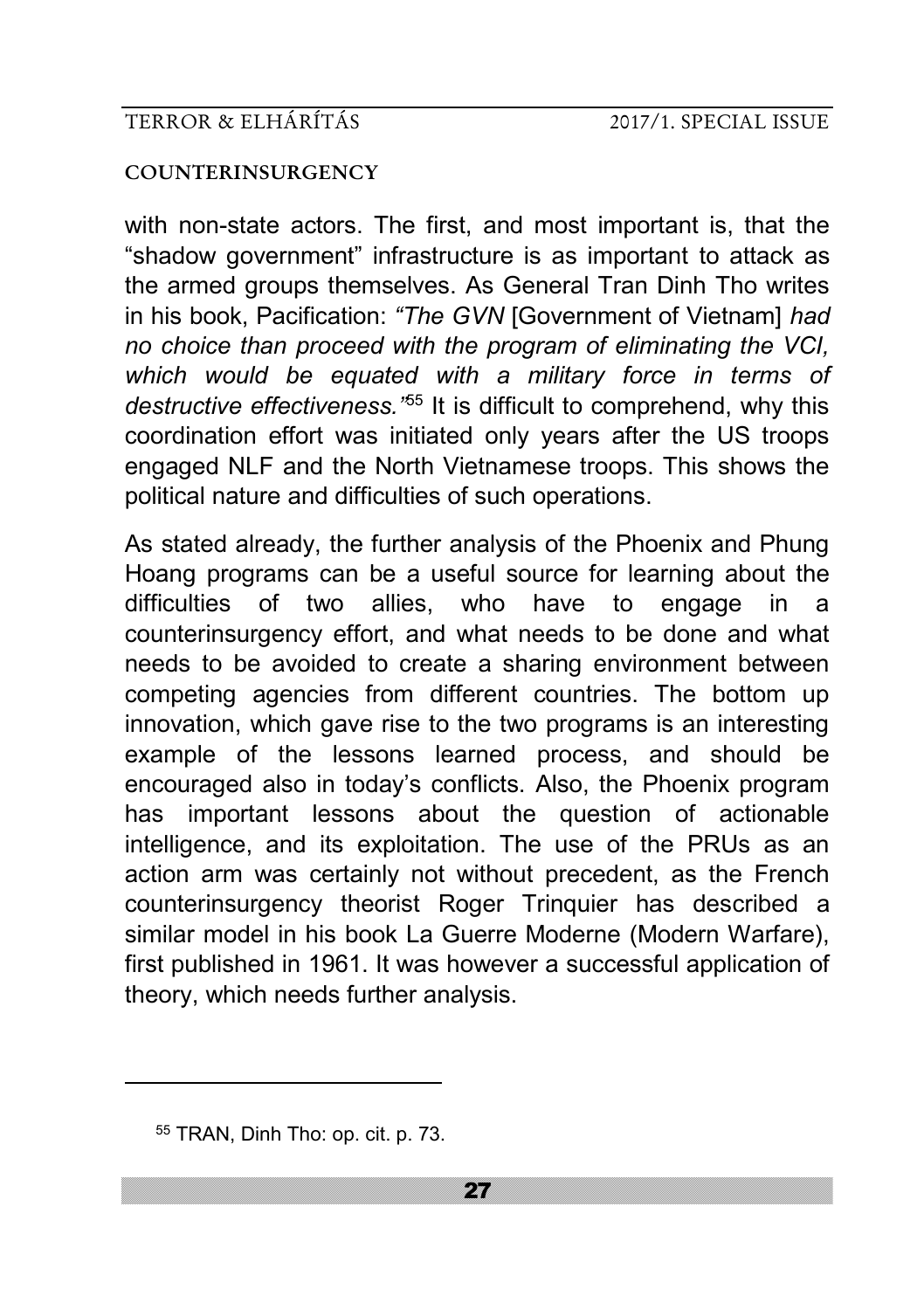#### **COUNTERINSURGENCY**

Nevertheless, the case of the Phoenix program is also a case where the political connotations are well worth to remember. An important program against insurgent infrastructure, when misrepresented in the media, can be as much as a political hindrance at home for an ally as much as a militarily worthwhile undertaking in the host nation. The Phoenix program became a catchword for a host of counterinsurgency programs and initiatives, which in turn created a myth around it. But thanks to the many myths around it, the usefulness of the initiative was largely discarded in the analysis, as it seemed to be a tainted part of the war effort. Also, after the war a strong narrative emerged, which argued, that the counterinsurgency efforts were only secondary to the conventional war effort, so this factor also discouraged the honest review of the program.

The two programs have relevant lessons to today's counterterrorism and counterinsurgency theoreticians and practitioners, who have to conduct their work in a foreign environment. But other elements of the counterinsurgency effort in Vietnam War also need to be further analyzed as many of the innovations were allowed to be forgotten after the war, such as the training of locals by the Civil Irregular Defense Groups (CIDG) or the integration of civil-military effort by the Civil Operations and Revolutionary Development Support (CORDS) just to name two examples.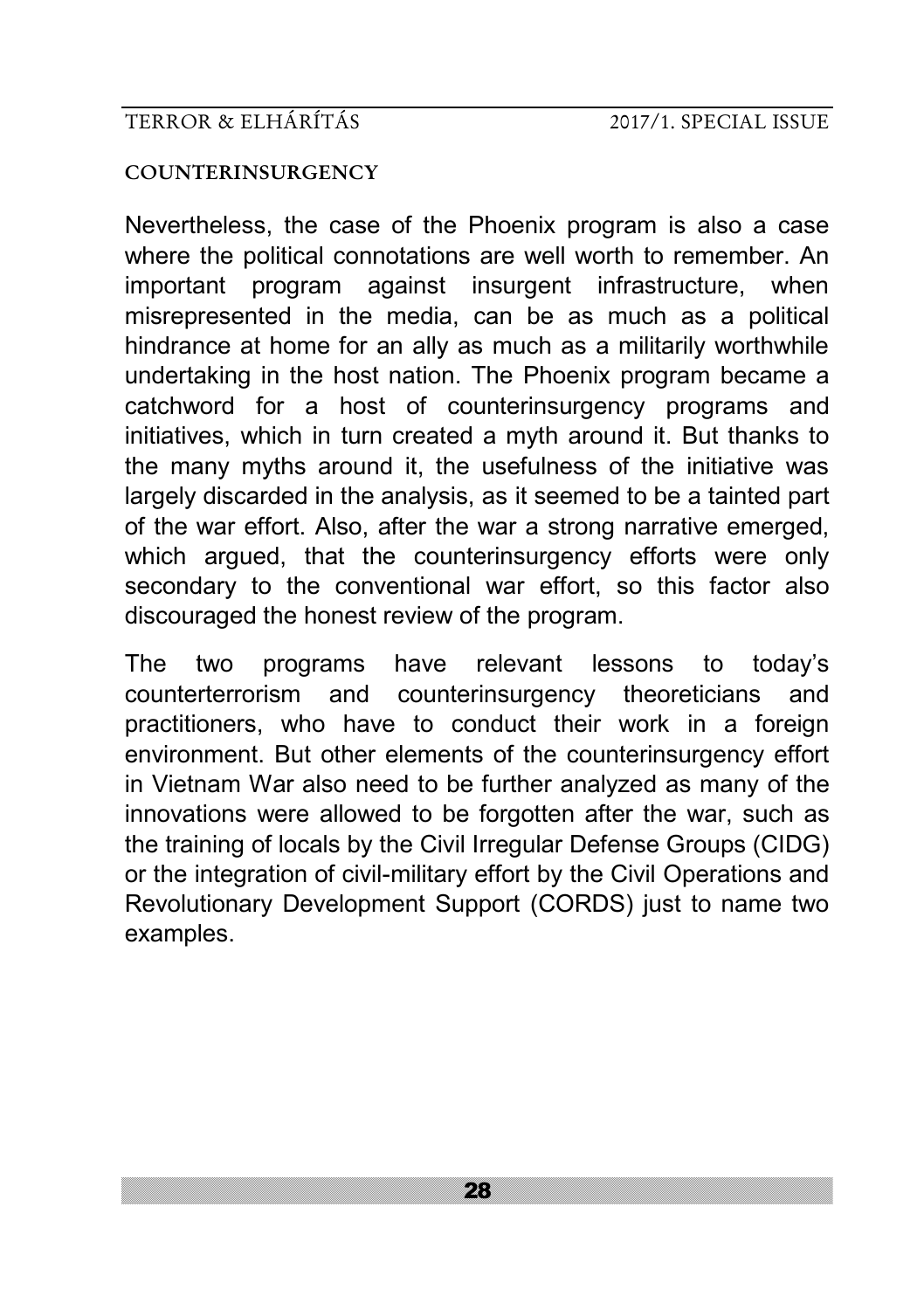#### **COUNTERINSURGENCY**

# **References**

- ÁBTL A-3257. Kézikönyv az emberek terrorizmus elleni védelmére, 1974.
- AHERN, Thomas L. Jr. (2001): CIA and Rural Pacification in South Vietnam. Center for the Study of Intelligence. [http://nsarchive2.gwu.edu/NSAEBB/NSAEBB284/3](http://nsarchive2.gwu.edu/NSAEBB/NSAEBB284/3-CIA_AND_RURAL_PACIFICATION.pdf)- [CIA\\_AND\\_RURAL\\_PACIFICATION.pdf](http://nsarchive2.gwu.edu/NSAEBB/NSAEBB284/3-CIA_AND_RURAL_PACIFICATION.pdf)
- BLAUFARB, Douglas S. (1977): The Counterinsurgency Era: U.S., Doctrine and Performance 1950 to the Present. The Free Press
- Constitution of the Republic of Viet-Nam, Vietnam Newsletter issued by the Office of the Permanent Observer of the Republic of Vietnam. 1967. http://vietnamproject.archives.msu.edu/download.php?file 0=http://spartanhistory.kora.matrix.msu.edu/files/6/32/6- 20-101-116-UA17-95\_000284.pdf
- HERRINGTON, Stuart A. (2004): Stalking the Viet Cong: Inside Operation Phoenix: A Personal Account. Presidio Press.
- HOANG, Ngoc Lung (1984): Intelligence, U. S. Army Center for Military History, 1984 [http://cgsc.contentdm.oclc.org/utils/getdownloaditem/colle](http://cgsc.contentdm.oclc.org/utils/getdownloaditem/collection/p4013coll11/id/805/filename/806.pdf/mapsto/pdf/type/compoundobject/cpdtype/monograph/show/805) [ction/p4013coll11/id/805/filename/806.pdf/mapsto/pdf/type](http://cgsc.contentdm.oclc.org/utils/getdownloaditem/collection/p4013coll11/id/805/filename/806.pdf/mapsto/pdf/type/compoundobject/cpdtype/monograph/show/805) [/compoundobject/cpdtype/monograph/show/805](http://cgsc.contentdm.oclc.org/utils/getdownloaditem/collection/p4013coll11/id/805/filename/806.pdf/mapsto/pdf/type/compoundobject/cpdtype/monograph/show/805)
- MOYAR, Mark (2007): Phoenix and the Birds of Prey: Counterinsurgency and Counterterrorism in Vietnam, Bison Books, 2007
- PETERSON, Iver (1971): This Phoenix is a Bird of Death, The New York Times, July 25, 1971 [http://www.nytimes.com/1971/07/25/archives/vietnam](http://www.nytimes.com/1971/07/25/archives/vietnam-this-phoenix-is-a-bird-of-death.html)-thisphoenix-is-a-bird-of-[death.html](http://www.nytimes.com/1971/07/25/archives/vietnam-this-phoenix-is-a-bird-of-death.html)